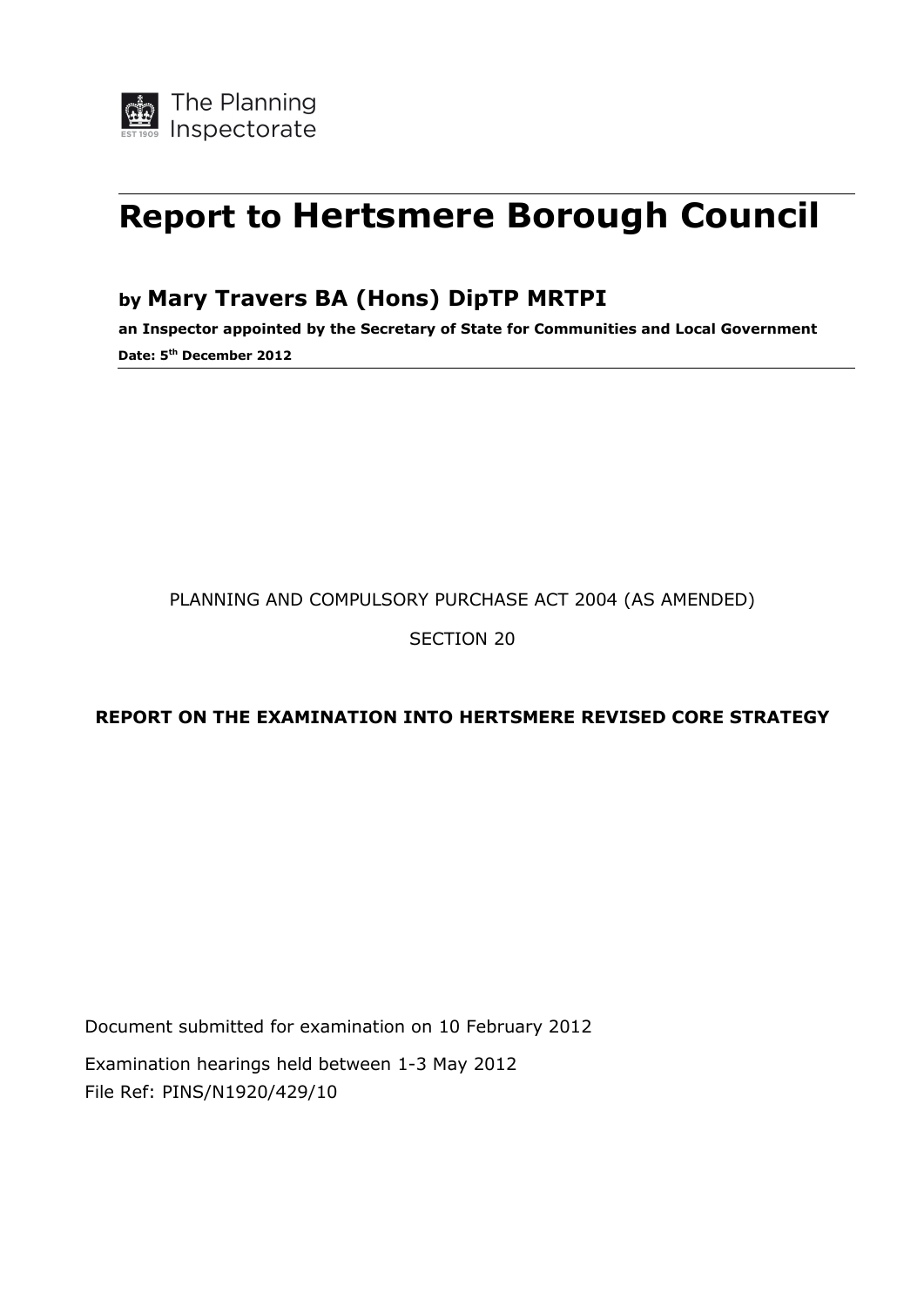# **Abbreviations Used in this Report**

| AAP          | Area Action Plan                                               |  |  |
|--------------|----------------------------------------------------------------|--|--|
| Class B      | Use Class B of the Town and Country Planning Use Classes Order |  |  |
| <b>DES</b>   | Development Economics Study                                    |  |  |
| Dpa          | Dwellings per year                                             |  |  |
| EWC          | Elstree Way Corridor                                           |  |  |
| Ha           | Hectare                                                        |  |  |
| HLP          | Hertsmere Local Plan                                           |  |  |
| <b>JGELS</b> | Hertfordshire London Arc Jobs Growth and Employment Land       |  |  |
|              | Study                                                          |  |  |
| KGBS         | Key Green Belt Sites                                           |  |  |
| MМ           | <b>Main Modification</b>                                       |  |  |
| Framework    | National Planning Policy Framework                             |  |  |
| <b>PDL</b>   | Previously developed land                                      |  |  |
| Plan         | Hertsmere Revised Core Strategy                                |  |  |
| <b>PPTS</b>  | Planning Policy for Traveller Sites                            |  |  |
| <b>RCS</b>   | Hertsmere Revised Core Strategy                                |  |  |
| RS.          | <b>Regional Strategy</b>                                       |  |  |
| S106         | Legal agreement under Section 106 of the Town and Country      |  |  |
|              | Planning Act 1990                                              |  |  |
| SHLAA        | Strategic Housing Land Availability Assessment                 |  |  |
| SHMA         | <b>Strategic Housing Market Assessment</b>                     |  |  |
|              |                                                                |  |  |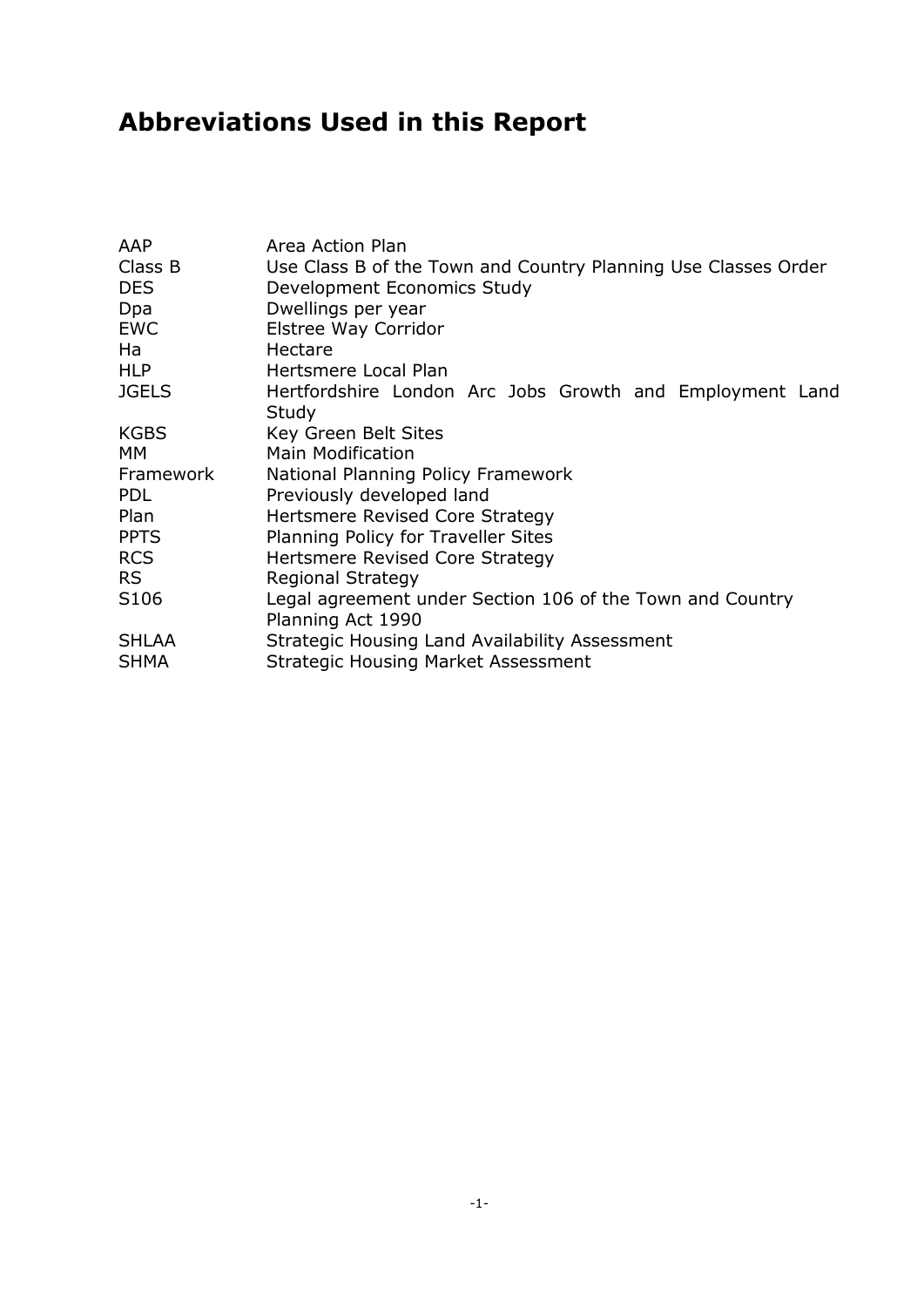#### **Non-Technical Summary**

This report concludes that the Hertsmere Revised Core Strategy (the Plan) sets out an appropriate basis for the planning of the borough providing a number of modifications are made. The Council has specifically requested that I recommend any modifications necessary to enable adoption of the Plan. Almost all of the modifications were proposed by the Council but where necessary, I have amended detailed wording or added consequential modifications in the interests of clarity. I have recommended the modifications after full consideration of the representations from other parties on the relevant matters.

The modifications can be summarised as follows:

- Confirmation that the Plan's housing target is a minimum figure and deletion of a phasing approach that unnecessarily constrained delivery;
- Confirmation that the Council will undertake a partial review of the Plan within three years, in co-operation with neighbouring authorities and taking account of an updated Strategic Housing Market Assessment and an updated jobs growth and employment land study;
- Updating of the housing land supply position to reflect the contributions that can be expected from a range of sources;
- Inclusion of detailed information about the proposed regeneration of the Elstree Way Corridor that supports its delivery;
- Amendment of the target and site size threshold for affordable housing provision to reflect the potential for delivery without undermining viability;
- Changes to ensure that the need for traveller sites will be addressed and that policy criteria are justified;
- Amendments to ensure that provision for healthcare and elderly care housing is not unduly constrained;
- Changes to give clarity about the amount of land that will be safeguarded for employment, its status and the mechanism for its release for development;
- Refinement of the policy framework for the Green Belt so that it reflects national policy and is clear about its intent, and deletion of a proposal for a Strategic Gap in the Green Belt;
- Revision of the proposed approach to retail development outside town centres for consistency with national policy;
- Updating of the policy on sustainable construction so that it accords with the Government's proposals to move towards zero carbon development and is reasonably flexible;
- Amendments to ensure that the cumulative impact of proposals on the highway network will be adequately mitigated and that the Plan is up-todate in regard to transport matters;
- Clarification of the approach to implementation and monitoring to assist the delivery of the Plan, and
- Amendments to ensure clarity about saved policies from the Hertsmere Local Plan so that the Plan will be effective.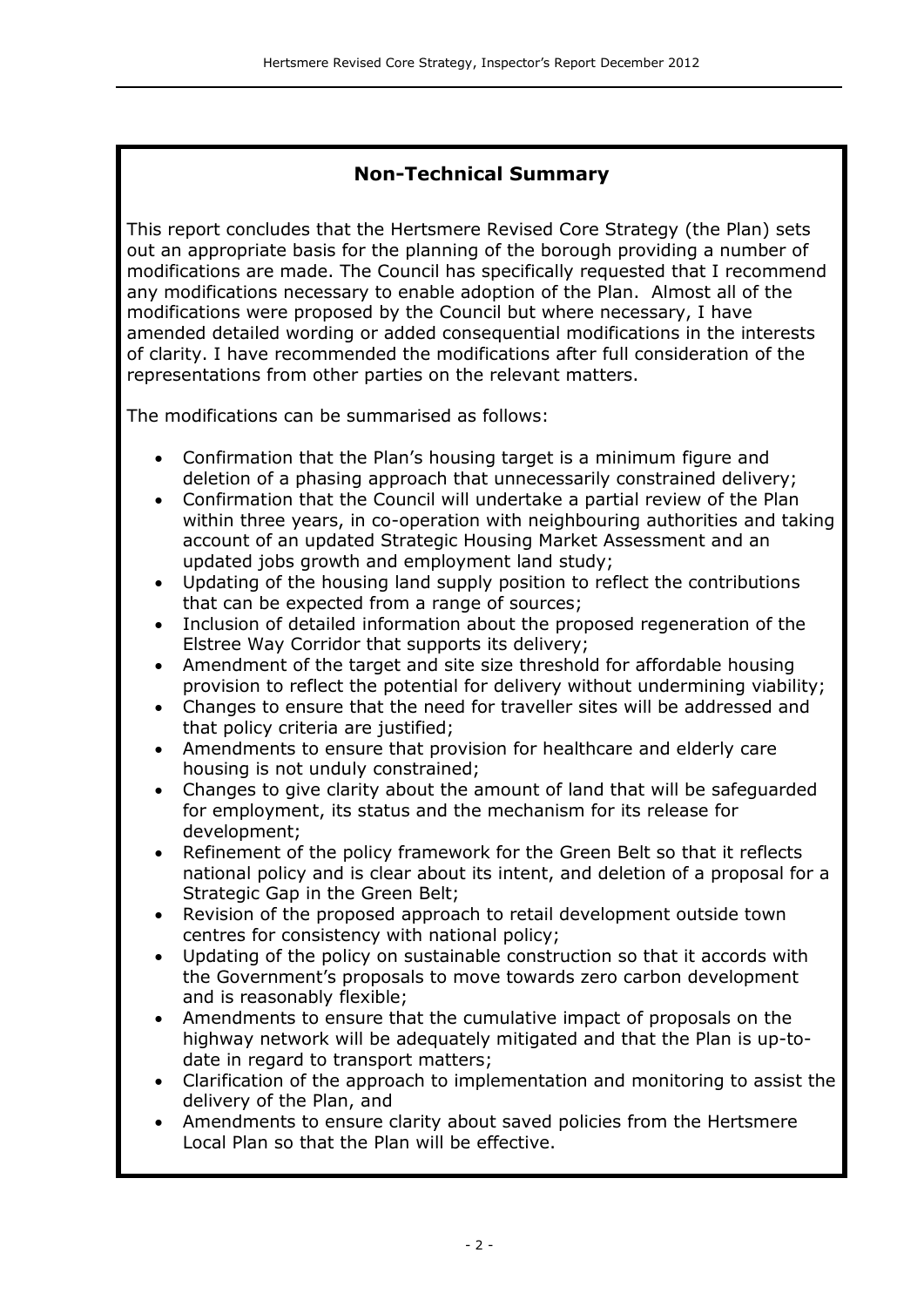# **Introduction**

- 1. This report contains my assessment of the Hertsmere Revised Core Strategy (the Plan) in terms of Section 20(5) of the Planning & Compulsory Purchase Act 2004 (as amended). It considers first whether the Plan's preparation has complied with the duty to co-operate, in recognition that there is no scope to remedy any failure in this regard. It then considers whether the Plan is sound and whether it is compliant with the other legal requirements. The National Planning Policy Framework (paragraph 182) makes clear that to be sound, a Local Plan should be positively prepared; justified; effective and consistent with national policy.
- 2. The starting point for the examination is the assumption that the local authority has submitted what it considers to be a sound plan. As confirmed in my Preliminary Advice Note, the basis for my examination is the submitted Hertsmere Revised Core Strategy (February 2012) (RCS), which is the same as the document published for consultation in November 2011, together with the Council's Schedule of Proposed Minor Amendments (February 2012)<sup>1</sup>. The Schedule comprises minor corrections, updating and clarification.
- 3. My report deals with the main modifications that are needed to make the Plan sound and legally compliant and they are identified in bold in the report (**MM**). In accordance with section 20(7C) of the 2004 Act the Council requested that I should make any modifications needed to rectify matters that make the Plan unsound/not legally compliant and thus incapable of being adopted. These main modifications are set out in the Appendix.
- 4. A schedule of proposed main modifications that are necessary for soundness has been subject to public consultation and sustainability appraisal and I have taken the consultation responses into account in writing this report and making my recommendations. In this light, the detailed wording of some of the main modifications in the attached Appendix differs from those that were published, and consequential modifications that were not fully identified in the published schedule have also been included. None of these changes significantly alters the content of the proposed main modifications or undermines the participatory processes and sustainability appraisal that has been undertaken. Where necessary I have highlighted these changes in my report.
- 5. Reference numbers for documents in the evidence base are set out in square brackets [ ].

# **Assessment of the Duty to Co-operate**

- 6. Section s20(5)(c) of the 2004 Act requires that I consider whether the Council complied with any duty imposed on it by section 33A of the 2004 Act in relation to the Plan's preparation.
- 7. Preparation of the Plan was well-advanced by the time the duty to co-operate came into effect. However, as paragraph 1.17 of the Plan helps to illustrate, the Council had anticipated the duty. There is substantive evidence that the

j <sup>1</sup> Hertsmere Borough Council, Core Strategy: Schedule of Proposed Minor Amendments, February 2012 [CD07].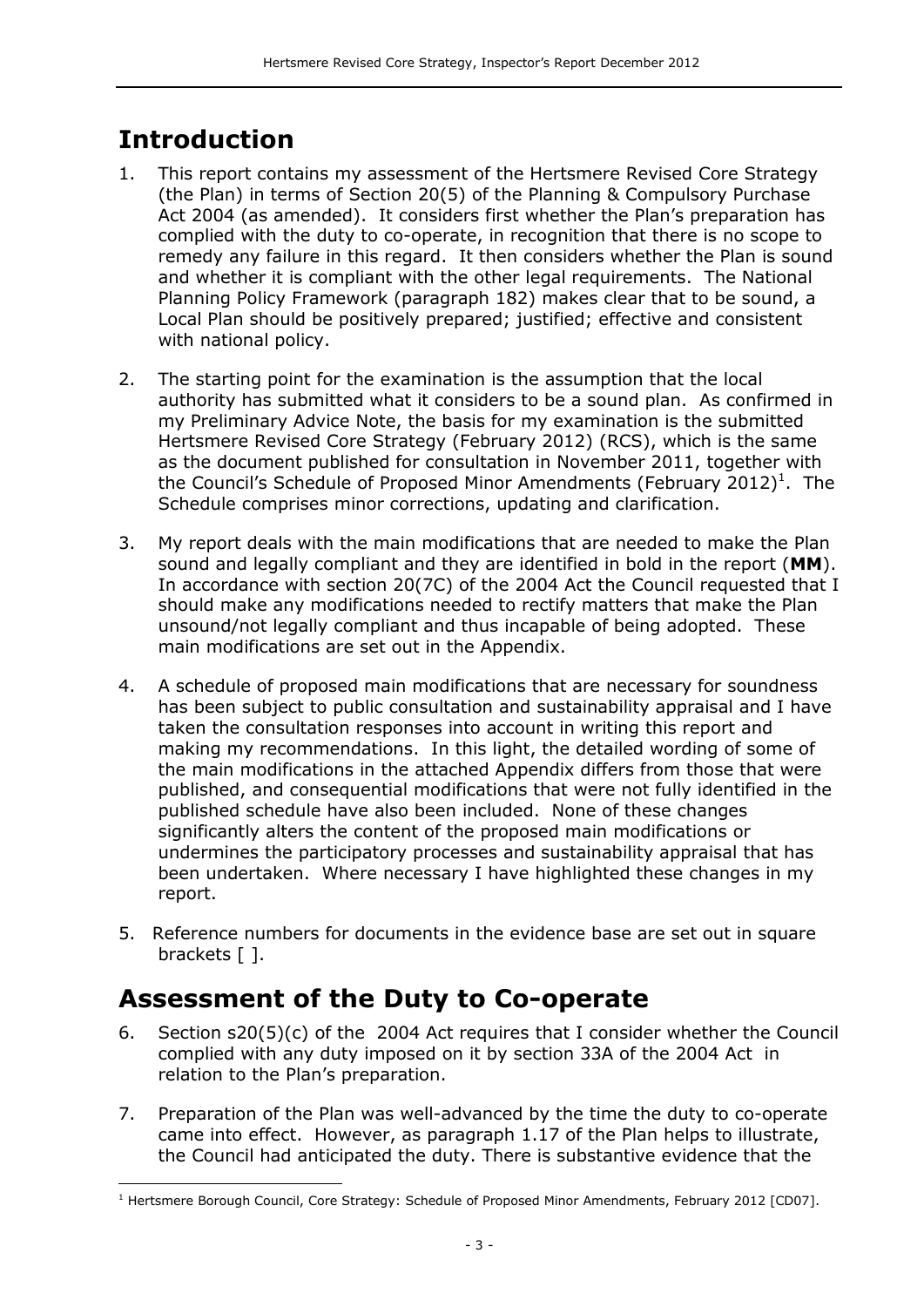Council worked collaboratively with adjoining authorities and other stakeholders throughout the preparatory stages of the Plan<sup>2</sup>. This has been based on well-established arrangements for joint working on housing, employment and infrastructure requirements and discussion and collaboration on planning objectives and strategies across borough boundaries.

- 8. Joint evidence gathering on housing needs, requirements for traveller sites, employment land and green infrastructure has taken place. The spatial implications of other plans, policies and programmes have been considered and are set out in Table 2 of the Plan. It is also clear that the Council has evaluated how key proposals and policies in the emerging plans for neighbouring districts relate to the strategy for Hertsmere<sup>3</sup>.
- 9. Strategic priorities for the Hertfordshire districts are also informed by the East of England Plan (May 2008) [CD31] which is the adopted regional strategy (RS). This remains part of the statutory development plan at the time of writing, notwithstanding the Government's intention to revoke regional strategies (apart from the London Plan). The Plan has been generally guided by RS in bringing forward its contribution to meeting housing, economic and other requirements of the wider area. I am satisfied that the Plan is in general conformity with the RS. And looking to the adjoining London region, there is no substantive evidence of failure to co-operate on planning for crossboundary needs.
- 10. Concerns have arisen nonetheless about the on-going effectiveness of the Plan, especially in meeting strategic priorities for housing when taken together with emerging strategies in adjacent Hertfordshire districts. This relates particularly to indications of much higher levels of need than are provided for by RS and clarity about how this will be addressed. The views expressed by Stevenage Borough Council and representatives of the development sector encapsulate the concerns. I deal with this in more detail below. However, in the light of all of the evidence I conclude that the Plan has been prepared in accordance with the duty to co-operate.

### **Preamble**

j

- 11. The Council first submitted its Core Strategy for examination by the Secretary of State in late 2008 but withdrew it in January 2010 to ensure that the document was compliant with revised guidance from Government. The Revised Core Strategy (the Plan) before this examination has emerged from additional evidence gathering, sustainability appraisal, public consultation and consideration by the Council. It will replace various parts of the adopted Hertsmere Local Plan (2003) (HLP) to which further reference is made below.
- 12. The National Planning Policy Framework (the Framework), which sets out the Government's planning policies and how these are expected to be applied, was published in March 2012 after the Plan was submitted for examination. Consultation on the implications for the Plan has taken place and where necessary these are referred to in this report. The Council proposes a new policy (**MM/1**) to set out the presumption in favour of sustainable

<sup>&</sup>lt;sup>2</sup> Hertsmere Borough Council Statement of Collaboration (included in the Statement of Representations -Regulation 30 statement), February 2012 [CD21]; Positive Preparation Statement, April 2012 [ED05 and ED05A]. <sup>3</sup> See Appendix 2 of the Plan.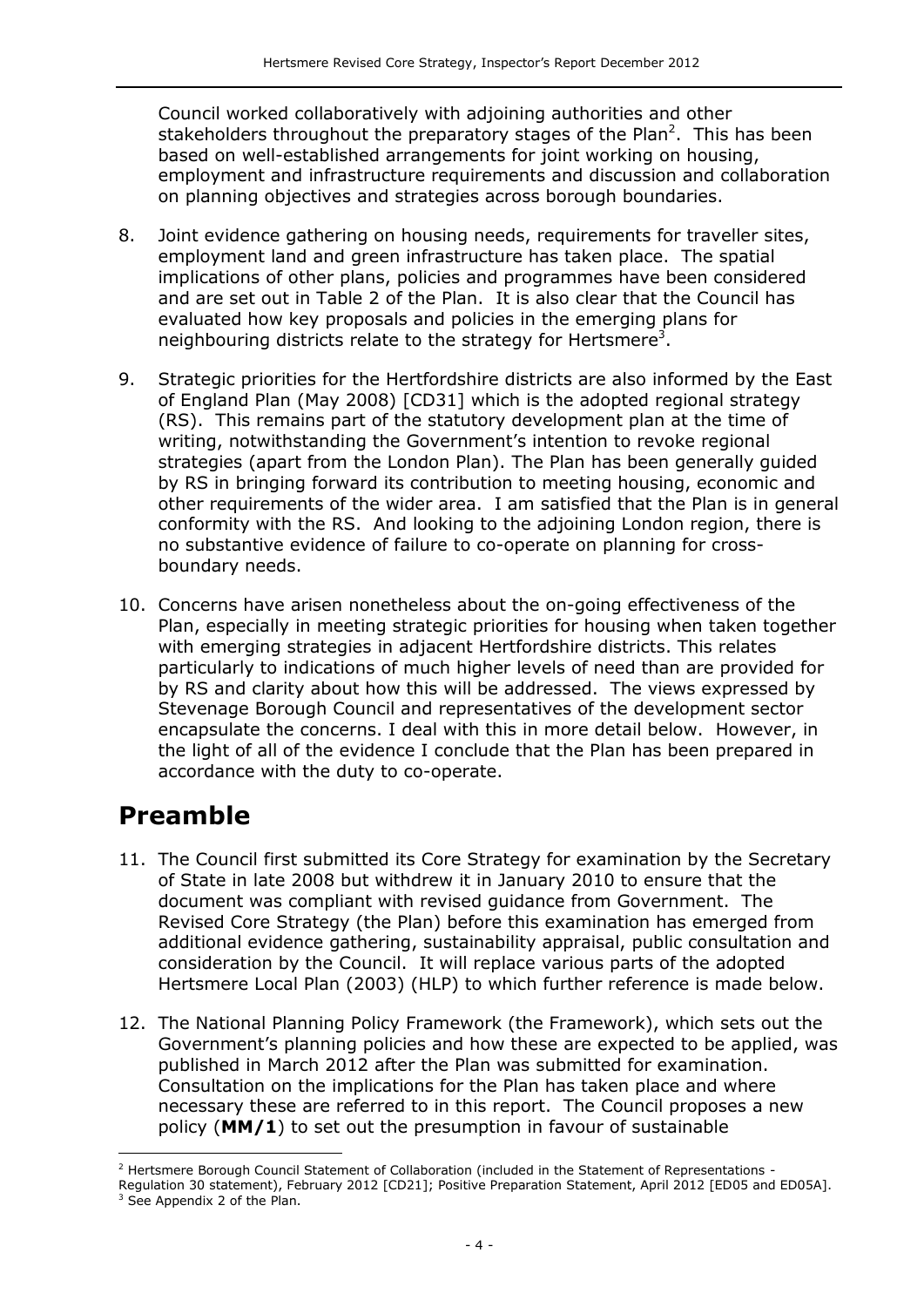development that is at the heart of the Framework. I recommend this modification in the interests of soundness. Planning Policy for Traveller Sites was also published during the examination; consultation took place on its implications and I return to this below.

### **Assessment of Soundness**

#### **Main Issues**

13. Taking account of all the representations, written evidence and the discussions that took place at the examination hearings I have identified eight main issues upon which the soundness of the Plan depends.

#### **Issue 1 – Whether the overall housing requirement is adequately justified, the land supply is capable of meeting the requirement and the strategy for distribution of housing growth within a framework of Green Belt restraint is sound**

#### *Overall Housing Requirement*

- 14. The justification for the overall housing requirement needs to be considered against RS, the Framework and all the background evidence. RS Policy H1 sets a minimum requirement of 5,000 dwellings 2001-2021 (250 dwellings per year (dpa)) for the borough and a residual requirement of 3,920 for the period 2006- 2021 (260 dpa). It also requires that plans that look beyond 2021 should be based on the higher annual rate of provision (260dpa). On this basis there is an overall requirement for 6,560 new dwellings in Hertsmere 2001-2027. Taking account of completions 2001-2012, the residual requirement in accordance with RS is 3,990 (266 dpa).
- 15. The Plan makes provision for 3,550 dwellings (237dpa) over this period and the Council considers that this is in general conformity with RS. However the RS requirement is expressed as a minimum figure. The under-provision proposed in the Plan is not supported by substantive evidence that this is justified, having regard to the overall planning objectives for this part of the region set out in RS Policy LA1. There is insufficient basis to conclude, as set out in the Plan, that the borough's existing infrastructure would not be able to support *any* (my emphasis) additional housing development over and above the target of 3,550 dwellings. The potential for new development to secure necessary improvements in infrastructure has not been adequately recognised. Acceptance of under-provision against the RS requirement in another district does not indicate that this is sound for Hertsmere. Overall, the proposed housing target has not been adequately justified against RS.
- 16. The Framework sets out Government policy on meeting the need and demand for housing, amongst other matters. The evidence available for Hertsmere does not amount to an objective assessment as required by the Framework and the Council has accepted this. What evidence there is suggests that uplift from the RS minimum figure is required. The 2008-based household projections, which are more up-to-date than those that informed RS, indicate need for a significantly increased level of provision (over 500 dpa). Other scenarios put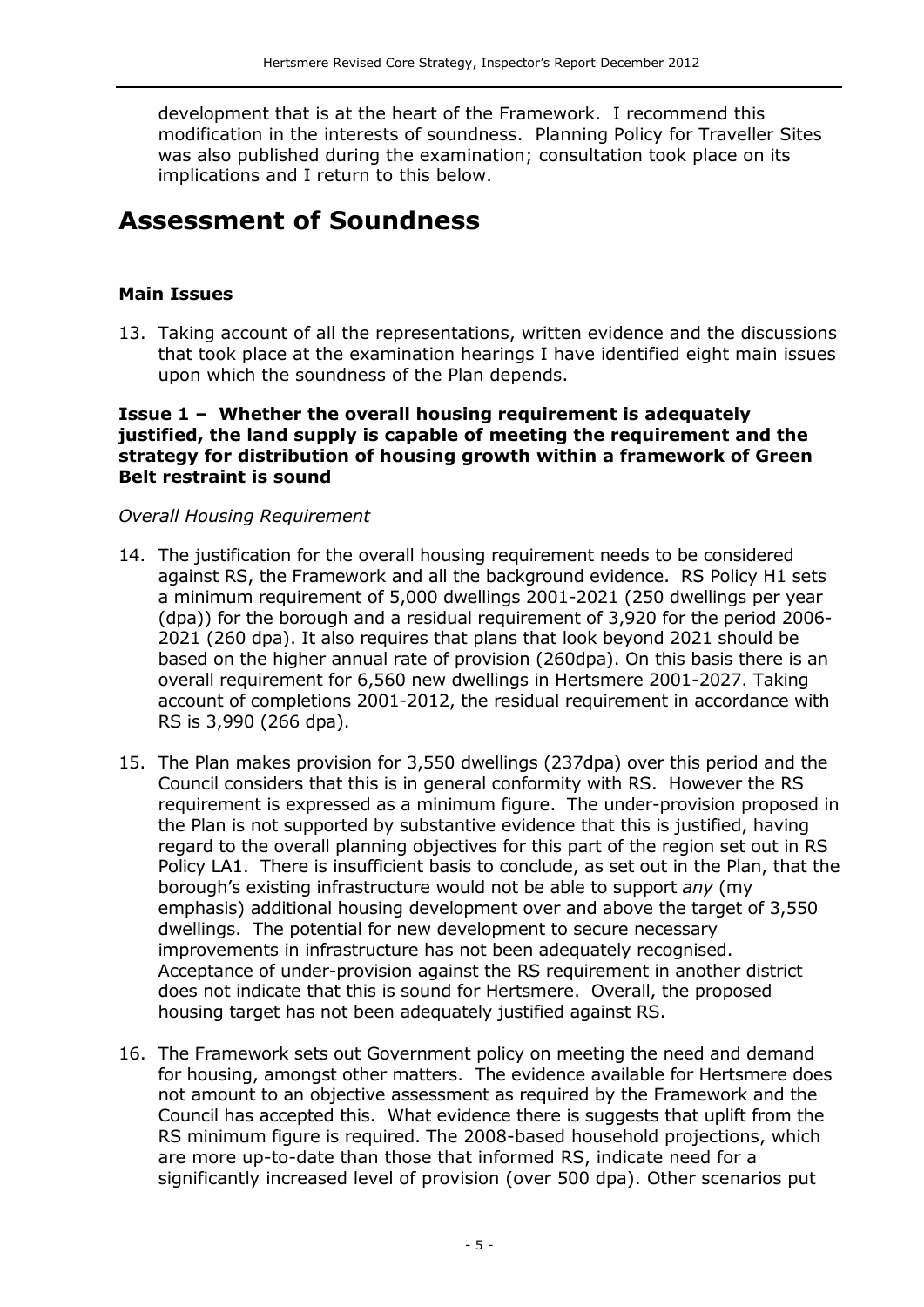forward in evidence all point towards a housing requirement that is in excess of the Plan's target to varying degrees<sup>4</sup>. The most recent sub-national population projections, based on the 2011 Census, suggest that the borough will grow faster than indicated by the latest household projections. The Strategic Housing Market Assessment (2008) (SHMA), while dated, gives an indication of the very high level of need for affordable housing in the borough, closely matching the Plan's total provision figure. There is therefore significant concern, including from the development sector, about the impact of a lower housing target on opportunities to increase the supply of affordable housing.

- 17. The Framework acknowledges that it may not be realistic to seek to meet development needs in full within the area of a local planning authority. However the Plan is not underpinned by arrangements for meeting some of the borough's needs outside its boundaries. There is uncertainty about the extent to which other Hertfordshire authorities will provide for their own needs, and some emerging plans do not propose to meet the RS minimum requirement. But in short, to meet fully the Government's expectations, local plans should provide reasonable certainty that the need and demand for housing has been objectively assessed and that, balancing the policy objectives of the Framework as a whole, each plan sets a justified housing requirement for the longer term.
- 18. During the examination I raised my concerns about the implications of these matters and have taken account of the Council's response through its additional evidence and proposed modifications and all the views expressed on them. In the case of Hertsmere, fully addressing the Framework will require significant additional evidence gathering, collaboration and positive planning with other authorities, including consideration of any need to review the boundaries of the Metropolitan Green Belt (Green Belt). This will be challenging and will require considerable time. There is understandable concern about how the process will be managed and the outcomes it will deliver, especially where authorities' plan-making cycles are not synchronised.
- 19. Nonetheless, given that the plans of some other authorities in the housing market area are in a much less advanced state, the effect of further, substantial delay in plan-making for the borough must be weighed in the balance. Having an adopted plan in place as soon as possible will provide greater certainty for development and support for economic growth, and it will give additional impetus to housing delivery including much-needed affordable housing. It should not be an impediment to effective collaboration in planning positively for the wider area since this is an on-going requirement.
- 20. Moreover, given that RS remains as the statutory higher-level plan, its housing target for the borough has particular significance. It provides for a balanced scale and distribution of growth, reflecting an apportionment between local planning authority areas to meet overall sustainability objectives. A more well-founded alternative is not before me. The Council considered options for higher levels of growth, up to 6,750 dwellings, in setting the housing requirement and these were tested through sustainability appraisal and public

 $\overline{a}$ 

<sup>&</sup>lt;sup>4</sup> For example, from 260-320 dpa to continue past delivery trends, 340 dpa to maintain existing levels of employment, and very significantly greater numbers to meet housing need or provide for employment growth.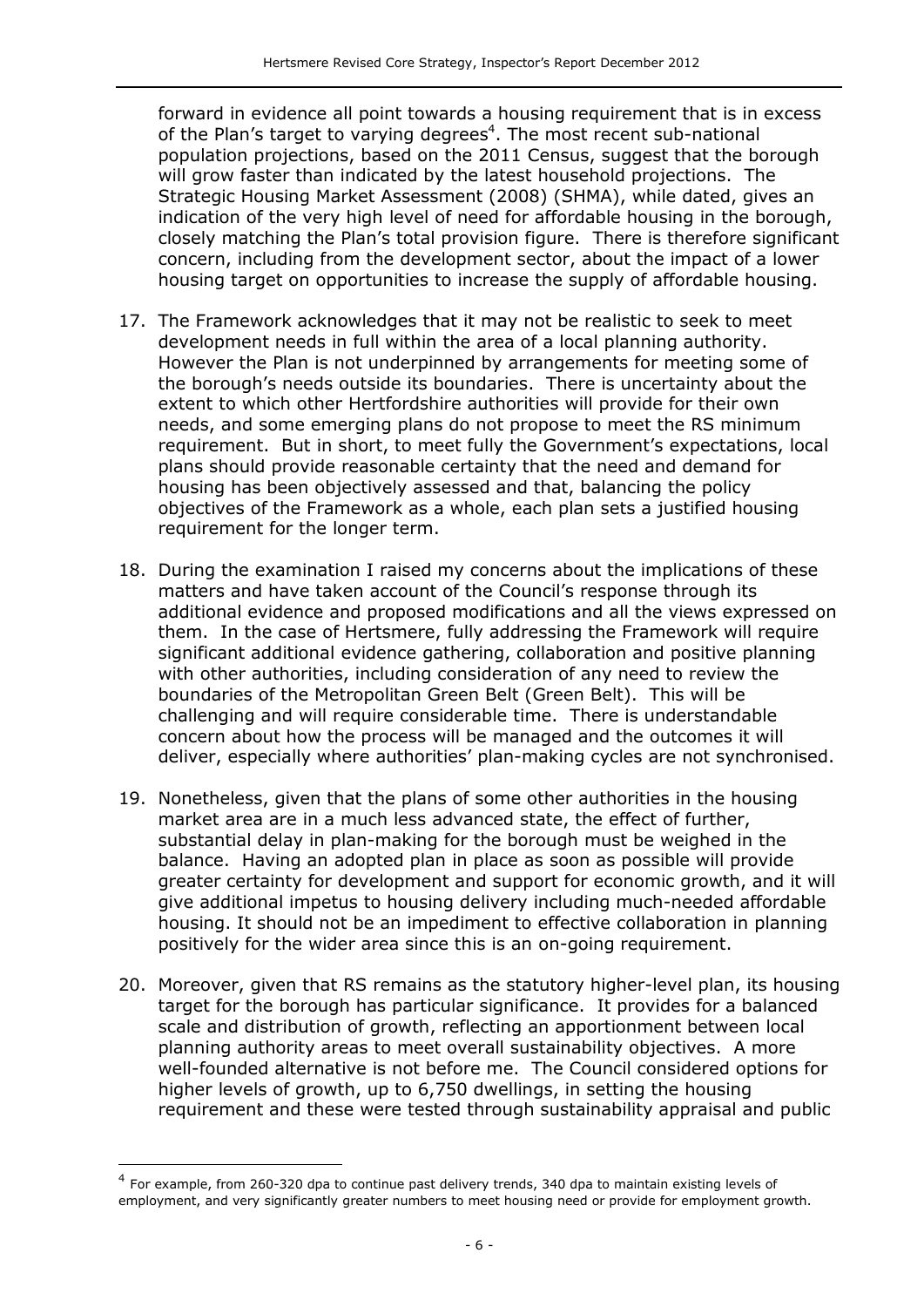consultation. But it concluded that the Plan's target was the most sustainable, based on social, economic and environmental objectives.

- 21. Protection of the Green Belt was considered as an environmental objective, with consequential effect on the scoring in the sustainability appraisal<sup>5</sup>. Nonetheless, it is reasonable to expect that Green Belt protection would be a significant consideration in selecting the housing target. Also, continuation of Green Belt restraint is consistent with the RS target for Hertsmere which is not predicated on release of Green Belt land, and as the Framework makes clear, the Government attaches great importance to Green Belts.
- 22. Taking all of the above into account, on balance there are insufficient grounds to delay the Plan in order to re-assess the housing requirement against the full expectations of the Framework. Modifications that do not fundamentally change the Plan's spatial strategy or delay its adoption but address the unsoundness issues above are the most appropriate response. Also, there is not enough evidence to conclude that a suitably modified Plan will undermine the effectiveness of the on-going duty to co-operate or lead to a hiatus in plan-making in other authorities.
- 23. The Council has put forward modifications that firstly, set the RS residual housing requirement as the minimum provision figure for the Plan and secondly, confirm that the necessary re-assessment of housing need and demand will be undertaken in collaboration with adjoining authorities to inform an early partial review of the Plan. This will include an updated strategic housing market assessment and jobs growth and employment land study.
- 24. Modifications on these matters will provide reasonable certainty for future development, critically in the earlier years of the strategy period, while ensuring that the Framework's expectations for planning for housing will be fully addressed as soon as possible. For these reasons I recommend that the Plan is modified as set out in **MM/2 and MM/3**. I have added a reference to the need for early review, to provide consistency with the other modifications and give clarity on this matter. The required modification concerning updating of the SHMA and review of the plan is included in MM/17, dealt with in Issue 8.

#### *Housing Land Supply*

- 25. The Plan seeks to provide almost all of the required new housing on land within the built-up areas of the borough. This is challenging since its settlements are tightly constrained by the Green Belt which covers about 80% of the land area. Much depends therefore on the expectations that Borehamwood, Potters Bar, Bushey and the borough's other settlements will provide an adequate supply of deliverable sites. The Council's updated evidence<sup>6</sup> indicates potential for just over 4,000 dwellings, only very marginally in excess of the minimum housing requirement of 3,990.
- 26. More than 75% of this supply is expected from existing commitments and sites identified in the Strategic Housing Land Availability Assessment (SHLAA), together with redevelopment in the Elstree Way Corridor. Inevitably there is a

j <sup>5</sup> Revised Core Strategy Sustainability Appraisal Report 2011 [CD17].

<sup>6</sup> Hertsmere Borough Council: Housing Supply Update, August 2012 [ED21].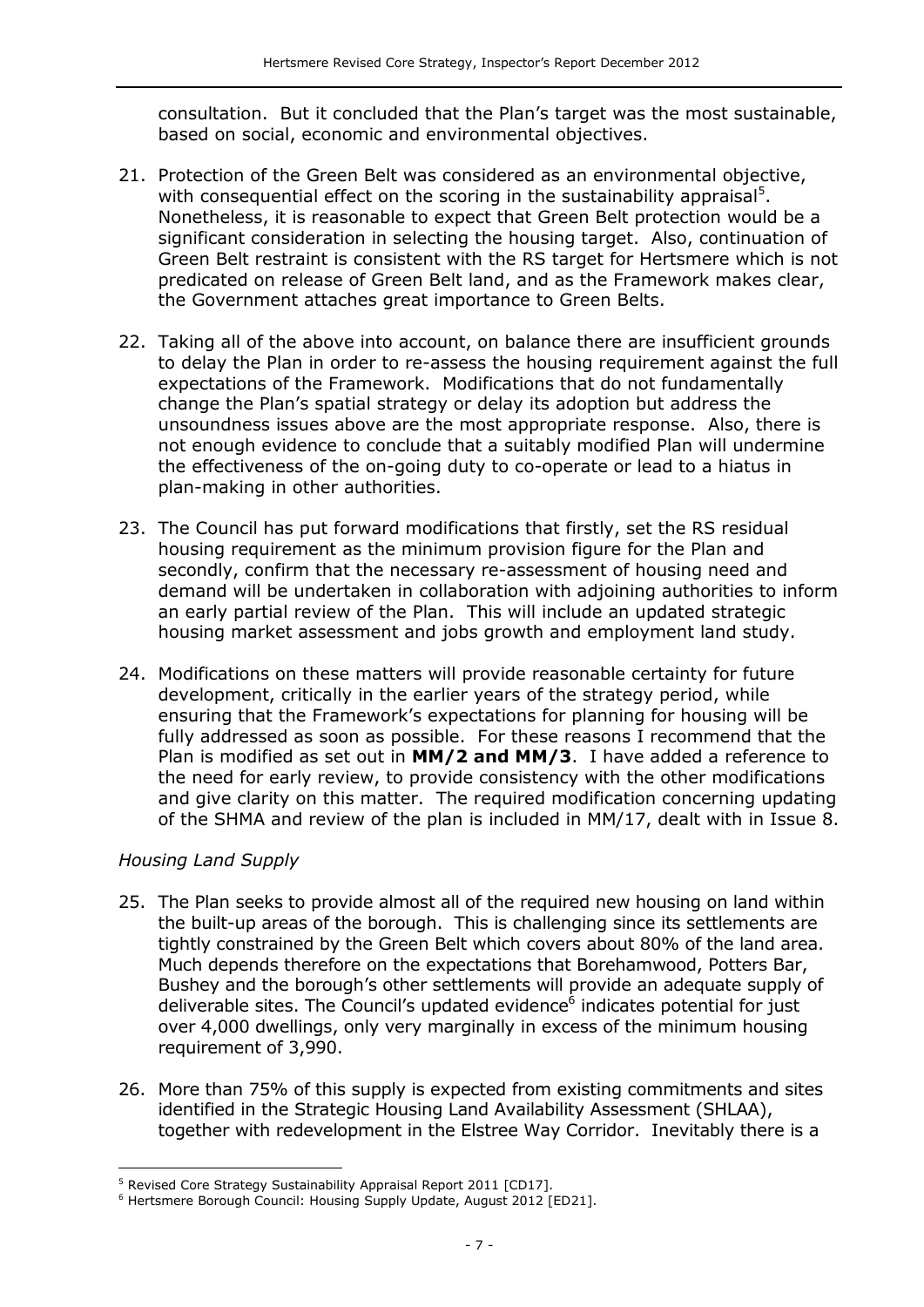risk that some commitments and SHLAA sites will not deliver in full. But the SHLAA is a snapshot in time, and having regard to the monitoring of progress on commitments, the reasonably robust assumptions that support the estimated yields from the SHLAA sites and its overall methodology, there is insufficient reason to discount further these elements of the supply. There are recent examples that illustrate the Council's conservative approach to SHLAA estimates, with actual yields likely to be significantly greater. Also the portfolio of committed and SHLAA sites is varied and offers sufficiently wide choice in market terms, and it appears to be fully capable of responding to a higher level of effective demand for housing when this returns.

- 27. The Elstree Way Corridor (EWC) is relied upon to deliver 752 dwellings, split equally between years 6-10 and 11-15 of the housing trajectory. Policy for EWC has been developed through the Hertsmere Local Plan and detailed feasibility and transport studies, and the proposed redevelopment will be guided by an Area Action Plan (AAP) that is in preparation. The aim is to deliver housing-led regeneration of this area in a more co-ordinated manner than is currently underway, securing public realm improvements and resolving conflicts between pedestrian and vehicular traffic. There are land transfer and highways implications that are important for the viability and deliverability of the proposal as a whole and on which detailed work remains to be completed.
- 28. Nonetheless, the most up-to-date information [ED21] that has been provided since the hearings shows that significant progress is being made in site assembly. Agreement has been reached with the Hertfordshire Police Authority, thus releasing its land for development. Also, 130 dwellings are expected on the Horizon One site, based on the planning decision in May 2012, and Taylor Wimpey's proposals for Gemini House have moved forward. The Council has prepared a detailed trajectory for EWC and this supports reliance on 752 dwellings as a reasonably cautious estimate.
- 29. The Council is working jointly with Hertfordshire County Council to ensure that work is completed on the detailed phasing and costing of the highways infrastructure improvements and this will inform the AAP and justify the scope and level of contributions required from developers. It has been confirmed that the essential enabling infrastructure including the proposed removal of the Shenley Road roundabout will predominantly although not exclusively be funded by developer contributions. However, as stated in ED21, the County Council has indicated that early phases of EWC can come forward ahead of the highway improvements, thus supporting the indicative timescale for delivery. These are significant matters that underpin the effectiveness of the Plan and should be set out explicitly. While some of this detail has been put forward as additional modifications (MA/97, MA/98 and MA/99), all of it is necessary for effectiveness and therefore soundness. I therefore recommend **MM/32**, **MM/33** and **MM/34**.
- 30. Contributions packages sought from development in EWC will take account of any detailed site appraisals on viability. Given that there is likely to be scope for deferring capital receipts for land disposal, use of existing Section 106 (S106) funds, as well as potential contributions from other sources, there is insufficient evidence to conclude that the proposal for EWC is not viable. If the findings of the on-going detailed work indicate otherwise, there is time to review the proposal and/or bring forward alternative sites to meet the housing requirement.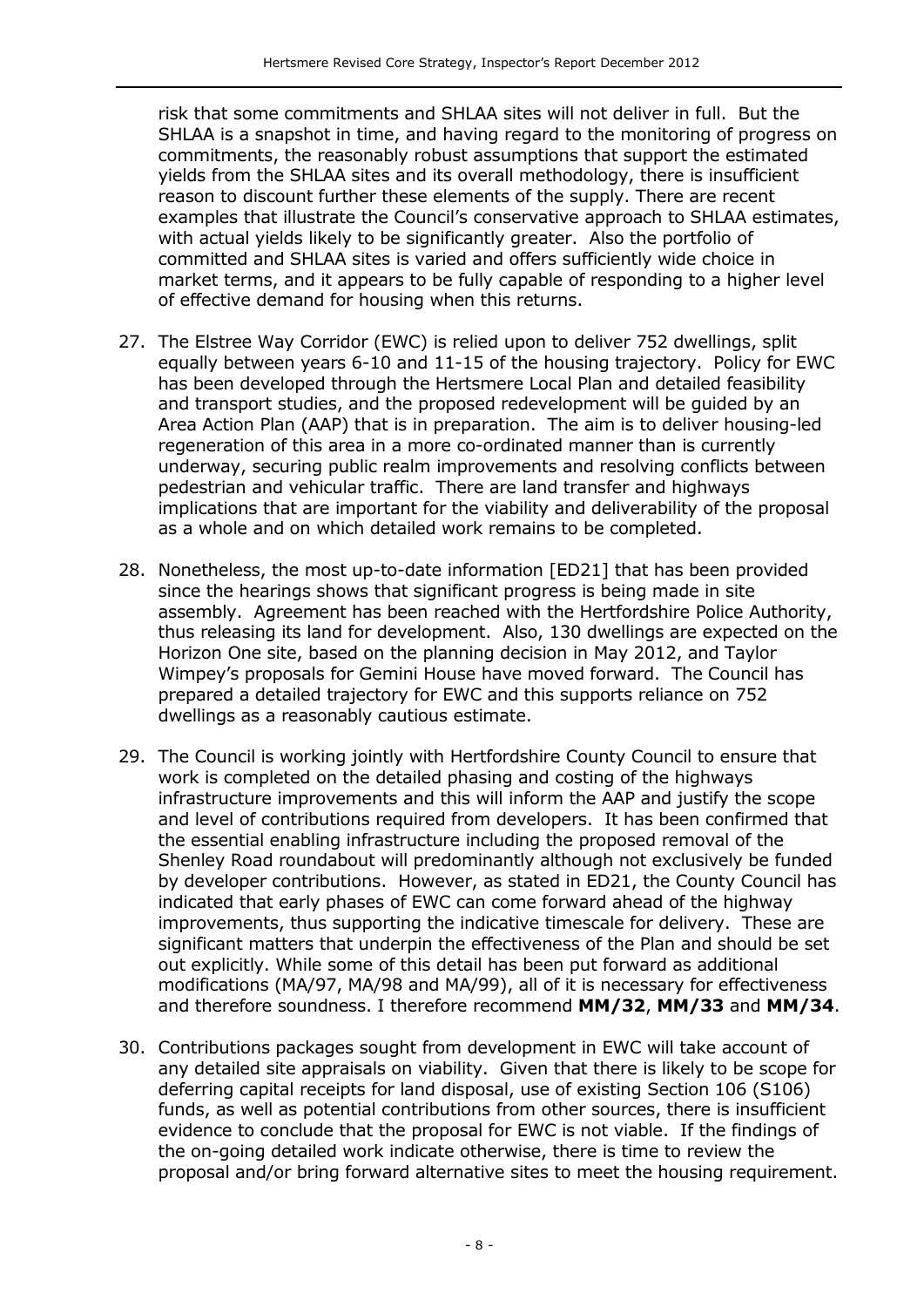- 31. Given all of the above, I conclude that the projected contribution from EWC to the overall housing supply is realistic and achievable.
- 32. The updated evidence on supply includes an allowance for new housing expected to come forward on previously developed land (PDL) in the Green Belt throughout the plan period, and from windfalls in years 6-10 and 11-15 of the housing trajectory. The Council's forecast that PDL in the Green Belt will deliver 165 dwellings over the 15-year period assumes a density of 30 dwellings per hectare (ha) on sites that have been assessed as suitable through the SHLAA or in recent pre-application discussions. In principle such development could accord with the Framework and it is a source of housing potential even though the expected yield may be a small proportion of the overall supply. But in my view it would be unjustified to rely on a specific contribution to the housing supply at this stage, given that the impact on the openness of the Green Belt of specific schemes remains to be considered in detail.
- 33. Allowances for small-scale urban and rural windfalls are included in years 6-15 of the housing trajectory while a large scale urban windfall allowance is included in the final 5-year period. The latter is based on experience with the SHLAA process and local patterns of windfall development. The SHLAA has not identified redevelopment opportunities on larger sites in years 11-15. Nonetheless, current estimates indicate that there is about 100ha of undesignated land in employment use, at least some of which is suitable in principle for residential redevelopment and is likely to come forward, continuing existing trends [ED21]. Overall, given the borough's character, its efficiency in recycling urban land, comparatively high residential land values, and the factors affecting employment land discussed below, there is insufficient reason to doubt the contribution to the supply that is expected from large scale urban windfall in the final 5-year period.
- 34. Regarding smaller windfalls (less than 10 dwellings), the five-year supply does not rely on any from this source. The expected yield for the remainder of the plan period is discounted by 29% to avoid any reliance on garden land, albeit not all such redevelopment would necessarily be in conflict with the Framework. Historic delivery rates indicate that the forecast supply is a cautious estimate. The viability evidence supports continued reliance on small windfalls<sup>7</sup> and overall, in the context of this borough it would not be justified to exclude this source from the land supply. Having regard to the Framework, especially paragraphs 47-48, the updated supply forecast from windfalls meets its requirements.
- 35. For all of these reasons, modifications to the Plan are justified to update the housing supply position and I recommend **MM/5** which sets this out, albeit omitting a contribution to the supply from redevelopment of PDL in the Green Belt. Consequential amendments to the supply position set out in paragraph 2.26 are necessary and these are included in MM/3 referred to above. Overall, there is a small shortfall (about 95 dwellings) in the land supply against the minimum housing requirement for the 15-year period. But having regard to the generally cautious assumptions that underpin the estimate of supply, the potential for additional land to come forward through the SHLAA, and the monitoring, contingency and review provisions discussed under Issue 8 below,

 $\overline{a}$ 

<sup>&</sup>lt;sup>7</sup> Hertsmere Borough Council Development Economics Study, Final Report, Three Dragons, May 2010 [CD/72].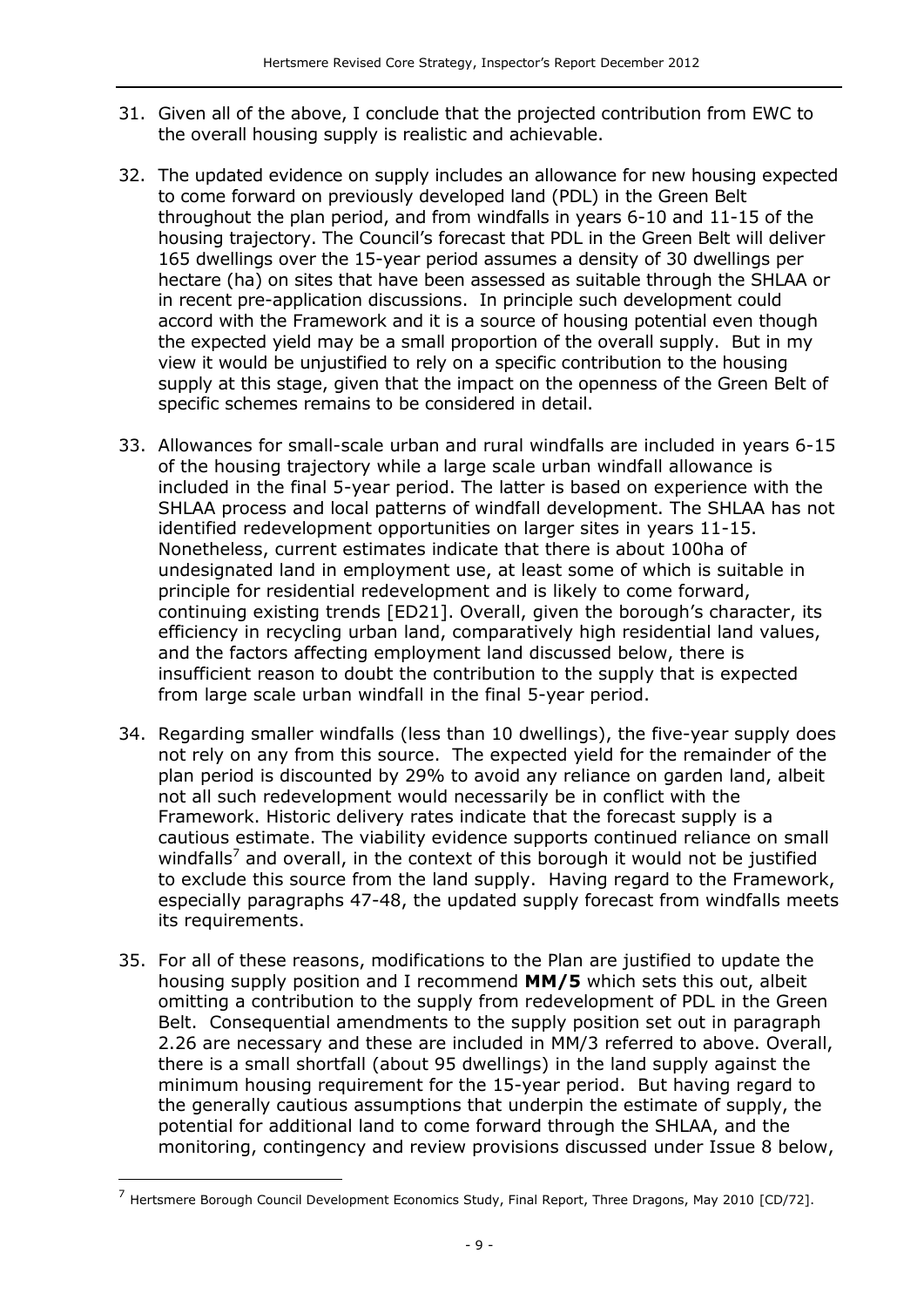this is not a matter of fundamental unsoundness. There is no doubt that a five-year supply of deliverable sites with an additional buffer as required by the Framework is available. The most up-to-date evidence indicates a supply of 7.4 years [CD21].

- 36. Policy CS3 seeks to phase the delivery of housing on major sites over the five year periods of the Plan to prevent the over-development of housing ahead of required infrastructure. However there is no evidence of significant infrastructure constraints to justify this approach and it is therefore in conflict with the Government's objective to bring about a significant increase in the supply of housing. The Council accepts that the phasing constraint should be removed to ensure that opportunities to maximise delivery are not held back. This has added importance given the low rate of completions in the past two years<sup>8</sup>. Accordingly the Plan should be modified in accordance with **MM/6 and MM/7** which give a positive steer for housing and infrastructure development.
- 37. The Council also accepts that the Green Belt sites that were safeguarded for housing under Policy H4 of the HLP should remain so and they should not be re-incorporated in the Green Belt<sup>9</sup>. The required amendment of the Plan is included in MM/18 to which I return below. This provides contingency to boost the supply if necessary and is consistent with the requirement to review the plan against the background of an updated SHMA. Given the potential capacity of these sites<sup>10</sup>, there is insufficient reason to conclude that, if they were to be released for development, there would be a significant effect on the spatial strategy or an unacceptable burden on services in Bushey.
- 38. I have considered whether the Policy H4 sites should be released now, given all the other evidence. But on balance I have concluded that their merits in the context of the scale of housing need and demand and the contribution that may be required from areas protected as Green Belt are matters for the forthcoming review. Overall, with the quantity of readily deliverable land that is attractive to the market, the monitoring and contingency arrangements discussed below and the commitment to bring forward an early review, the Plan will be able to respond reasonably quickly to changes affecting the housing land supply.

#### *Housing Distribution and Green Belt*

- 39. Taking all of the above into account, there is inadequate justification for the Plan to review the Green Belt boundary in order to release additional land for housing. As referred to above, RS does not require a review to be undertaken now – Policy LA1 seeks the retention of long-standing Green Belt restraint. And in order to promote the most sustainable pattern of development it would be more appropriate to inform any such review by collaborative working with adjacent local authorities based on updated joint assessments of housing and other requirements.
- 40. It has been argued that the Plan's focus on development opportunities within

 $\overline{a}$  $8$  Net completions were 156 in 2010/11 and 186 in 2011/12.

<sup>&</sup>lt;sup>9</sup> With the exception of land at Byron Avenue/Vale Avenue, Borehamwood which has since been designated as a village green.

<sup>&</sup>lt;sup>10</sup> About 260 dwellings but only if all the parcels at Heathbourne Road/Windmill Lane/Clay Lane in Bushey come forward.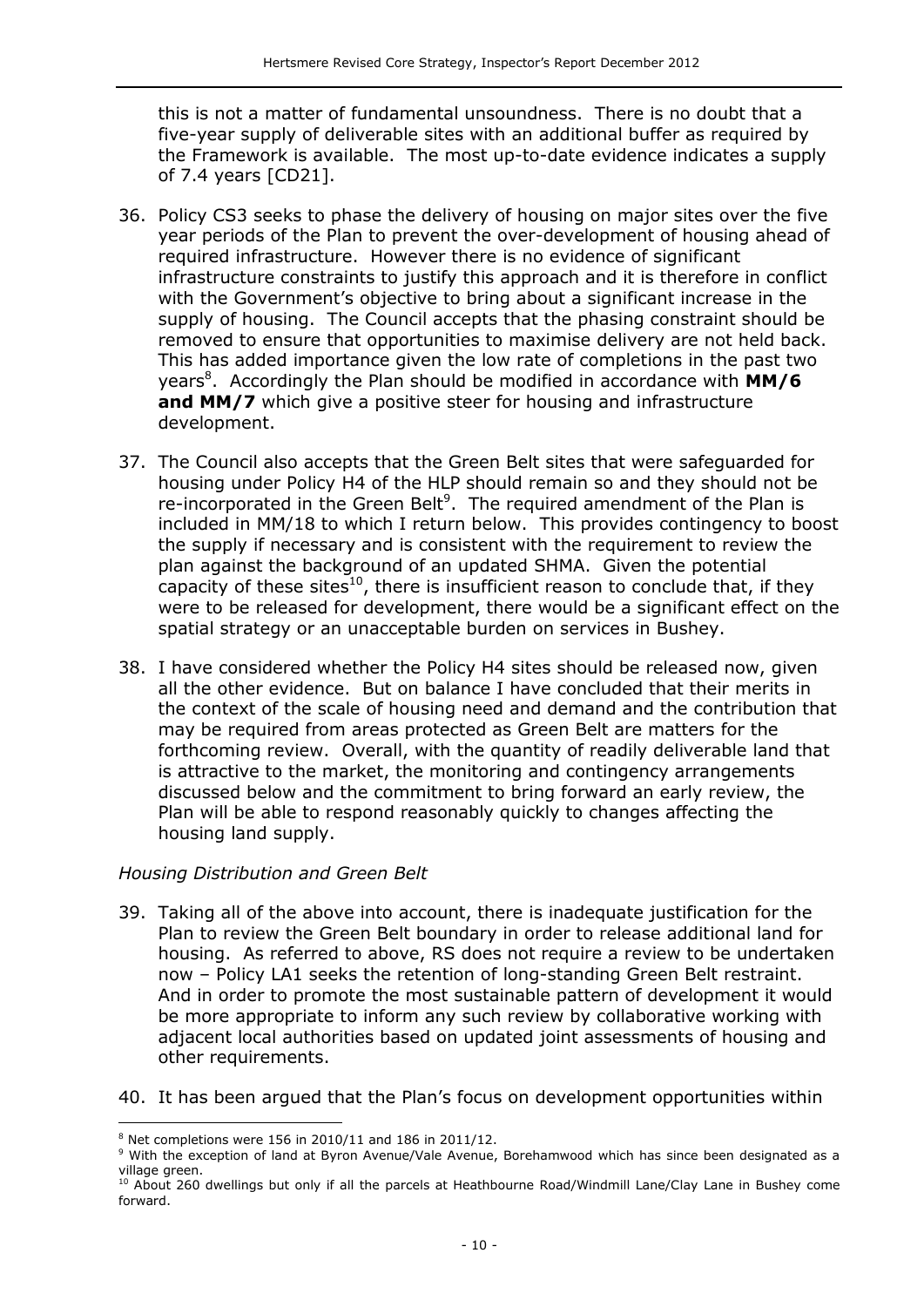the existing urban areas, particular at Borehamwood, will unduly constrain the growth of Potters Bar in particular. However, there is no adequate basis on which to propose an alternative distribution of the required housing growth across the borough. And there is insufficient reason in current circumstances to propose Green Belt changes that would be necessary to secure the redistribution sought by some representors. Also, none of the evidence leads me to conclude that Green Belt releases are required now to secure an appropriate mix of house types in well-designed environments.

41. In summary, I conclude that with the modifications recommended, the Plan's overall housing requirement is justified. Also, effective provision is made for the supply of housing land so that the Plan is deliverable, and the distribution, which does not require deletions from the Green Belt, is sound.

#### **Issue 2 – Whether the Plan's provision for affordable housing, special needs housing and sites for travellers is justified and likely to be effective**

#### *Affordable Housing*

j

- 42. Policy CS4 seeks 35% of the housing units on qualifying sites (developments of 10 or more units or more than 0.3ha) to be affordable. The background evidence<sup>11</sup> acknowledges that the selected policy approach to affordable housing provision depends on more than economic viability alone. However in viability terms it clearly justifies a 40% target in parts of the borough and a site size threshold of 5 dwellings or 0.2ha across the borough. The Council's reasons for its selected approach rest on the advantages of a single, wellunderstood percentage target that matches the RS indicative target, along with difficulties that it says can arise in negotiating appropriate provision on smaller sites (under 10 dwellings).
- 43. The Development Economics Study (DES) is based on a robust methodology with conservative assumptions based on October 2009 market values. A workshop with representatives of the development sector and registered social housing providers was undertaken as part of the study. It assumes a Community Infrastructure Levy of £10,000 per unit; this significantly exceeded S106 costs at the time of the study although it is much less than the estimated cost of £23,000 in the Hertfordshire Infrastructure study<sup>12</sup>. The cost of achieving Level 3 of the Code for Sustainable Homes is factored in also $^{13}$ .
- 44. A range of scenario testing based on nil grant support reveals a wide variation of residual values across different areas of the borough but all of them are strongly positive with the highest values being achieved in Radlett and rural parts of the borough and the lowest in Borehamwood. For example, at 40 dwellings per hectare and 35% affordable housing, residual values range from £5.49M per hectare in Radlett to £2.83M in Borehamwood. Even with an assumed drop of 10% in house prices the residual values remain strong at almost £5M in Radlett and over £2.25M in Borehamwood.
- 45. The study does not reveal that sites with a small number of dwellings are less viable than large sites although schemes which involve the redevelopment of

<sup>&</sup>lt;sup>11</sup> Hertsmere Borough Council Development Economics Study, Final Report, Three Dragons, May 2010 [CD72].

<sup>&</sup>lt;sup>12</sup> Hertfordshire Infrastructure and Investment Strategy, Roger Tym and Partners, 2009 [CD61].

<sup>&</sup>lt;sup>13</sup> Based on 2010 data, the cost of achieving Level 4 on a 40dph scheme would reduce residual values by £200 per hectare, all other things being equal.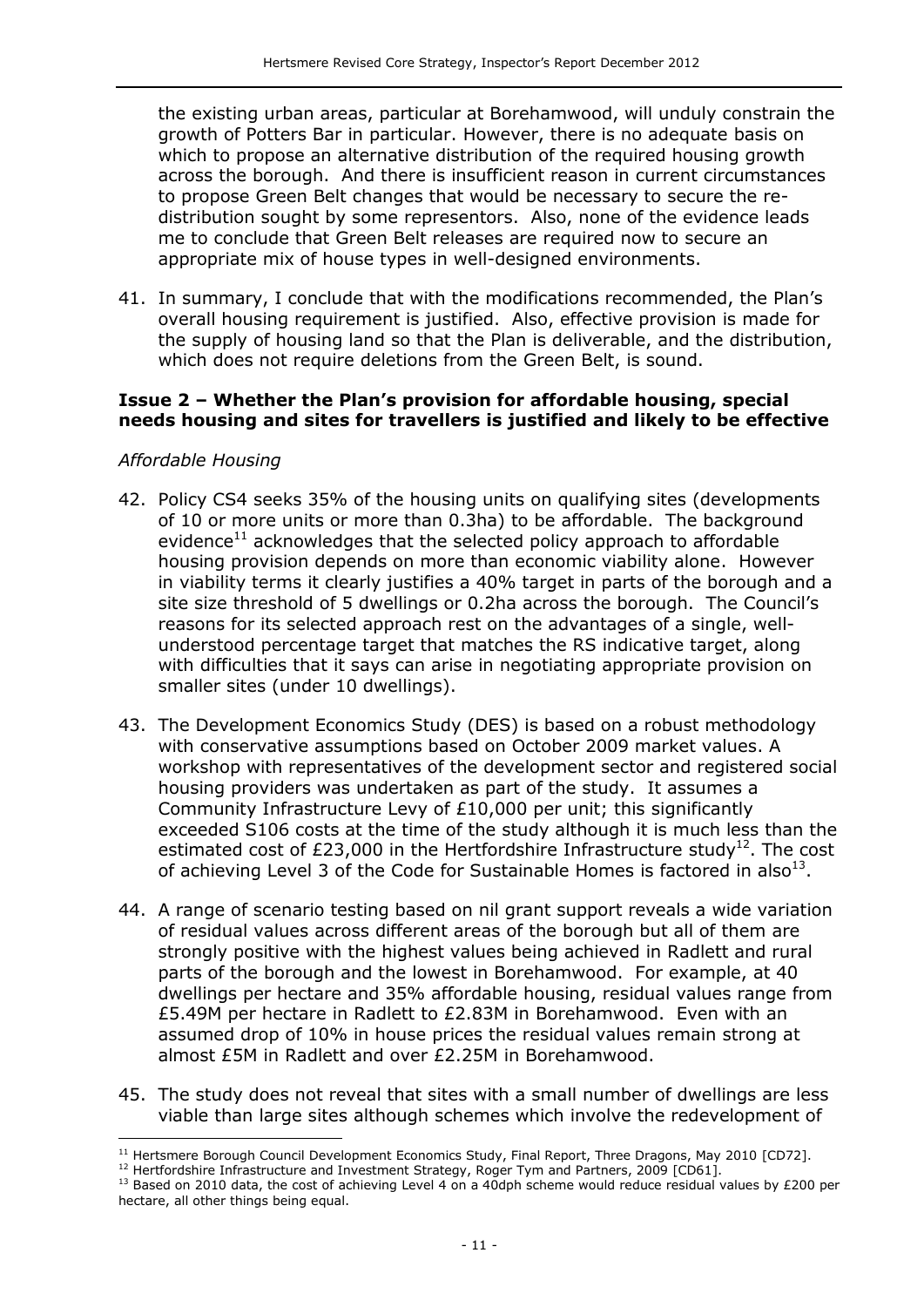one dwelling with either one or two new dwellings will be more difficult to deliver with an affordable housing contribution. Also, the evidence indicates that the location of the site, not its size, is important for management by registered social providers. As referred to above, smaller sites will continue to make an important contribution to the overall housing supply in the borough.

- 46. The Government's recent announcements about the need to ensure that affordable housing and other planning requirements do not hold back the development of housing overall, and the advice in *Viability Testing Local Plans*  <sup>14</sup> are particularly relevant*.* I note that the DES assumes a developer profit level of 15% whereas in the current climate a case may be made for 20% or more. However Policy CS4 allows flexibility to take account of the specific circumstances of each development proposal in seeking the quantity and tenure mix of affordable housing. The magnitude of the residual values indicated by the DES indicates that there is a significant `viability cushion' that would allow for higher-risk development.
- 47. Taking all of the above into account, there is insufficient justification for the Plan's approach which would seek less affordable housing in the borough than can reasonably be expected to be delivered even in the current economic downturn. The magnitude of housing need in the area adds to my concern that the Plan is unsound in this regard. **MM/8** and **MM/9** resolve this unsoundness by reducing the site size threshold to five or more dwellings or 0.2ha or more, across the borough, and by seeking a 40% affordable housing target in specified post code areas of Radlett and certain other high-value areas. On this basis the Plan accords with the Framework by helping to meet the need for affordable housing, without compromising delivery or viability.

#### *Special Needs Housing*

48. Policy CS7 seeks to achieve an appropriate mix of housing, in terms of size and type, in new developments, including sheltered and extra care housing, taking into account evidence from the SHMA and other sources. However Policy CS18 on Key Community Facilities restricts the redevelopment or conversion of residential properties for healthcare and elderly care unless it can be demonstrated that there are no other suitable sites or buildings within the service provider catchment. This would make it difficult to meet special housing needs which are a significant element in Hertsmere. Since no evidence has been provided to justify why this constraint is required in the particular circumstances of the borough, this element of the policy is unsound. **MM/16** deletes this part of the policy and **MM/31** makes a consequential modification of paragraph 6.7 and I recommend them accordingly.

#### *Traveller Sites*

j

49. Policy CS6 generally aims to meet the needs identified in  $RS<sup>15</sup>$  for traveller site provision up to 2017 but is unclear about how needs beyond that period will be addressed. This would not accord with *Planning Policy for Traveller Sites*  (PPTS) which seeks fair and equal treatment for this group and as part of this,

<sup>&</sup>lt;sup>14</sup> Viability Testing Local Plans: Advice for Planning Practitioners, published by the Local Housing Delivery Group, June 2012.

<sup>&</sup>lt;sup>15</sup> Accommodation for Gypsies and Travellers and Travelling Showpeople in the East of England – a revision to the Regional Spatial Strategy for the East of England, July 2009 [CD32].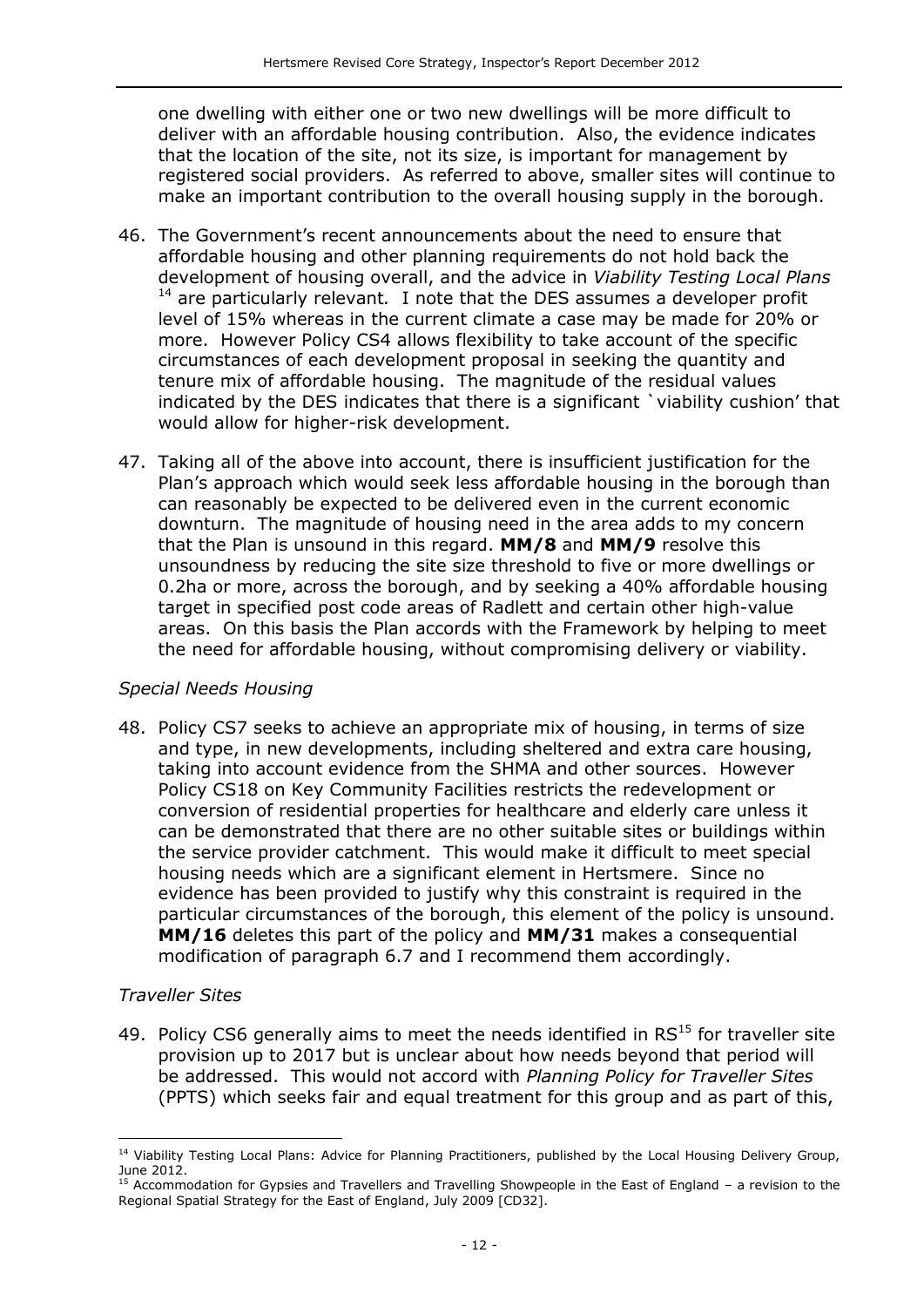encourages local authorities to plan for sites over a reasonable timescale. In addition, the policy sets unduly onerous requirements for site allocation and development management purposes, in terms of accessibility to the highway network, size and management of the site and its relationship with the settled community. Also, it is no longer correct to suggest that there are surplus transit sites that may be available for use as permanent pitches.

- 50. **MM/10, MM/20** and **MM/21** set out changes to the policy and supporting text that overcome these concerns and confirm that a further assessment of need and a review of this aspect of the Plan will be required by 2017. While the Plan will still not meet the expectations of paragraph 9 of PPTS concerning the identification of deliverable and developable sites/broad locations over particular time periods, MM/20 provides the basis to do so following an updated assessment of needs. This is acceptable given that publication of PPTS post-dated the submission of the Plan and that Policy CS6 will enable windfall sites to be brought forward in the interim period.
- 51. In conclusion on this issue, subject to the modifications recommended above, the Plan makes justified and effective provision for affordable and special needs housing and for traveller sites and is sound in this regard.

#### **Issue 3 – Whether the Plan takes a positive approach to planning for employment and its policies are consistent with the Framework**

- 52. The Plan recognises the borough's key economic assets, including its position within a very well-connected wider economic area across the Hertfordshire London arc. It has a dynamic labour market with significant inflows and outflows but an overall net outflow of labour from Hertsmere. The proposed provision for long-term economic growth is based mainly on evidence prepared jointly with neighbouring authorities and detailed assessments of the land supply within the borough.
- 53. Following on from work undertaken with other authorities between 2005- 2007<sup>16</sup>, the Hertfordshire London Arc Jobs Growth and Employment Land Study 2009 [CD/71] (JGELS) covers seven districts and looks to 2026. The study's forecasts pre-date the economic downturn and it is likely that there will be slippage over the Plan period, but for the long term there is no better evidence currently available to guide more detailed planning for Class B development in Hertsmere.
- 54. Based on this evidence which anticipates a high level of office growth in the borough, there is potential for a small shortfall in office space by the end of the Plan period. The office market in Hertsmere has slowed significantly during the economic downturn and the JGELS forecast may not be realised by 2027. But this adds confidence to the study's conclusion that, using the redevelopment potential in the borough's town centres, the requirement for office space can be met fully without new allocations of land. Towards the end of the Plan period a small deficit may occur in the supply of industrial/warehousing land (about 3.7ha) but it remains within the margin of error of the forecasts.

j

<sup>&</sup>lt;sup>16</sup> Central Hertfordshire Employment Land Review, Interim Report (2006) and Update Note (2007), Roger Tym and Partners [CD/86 and CD/87].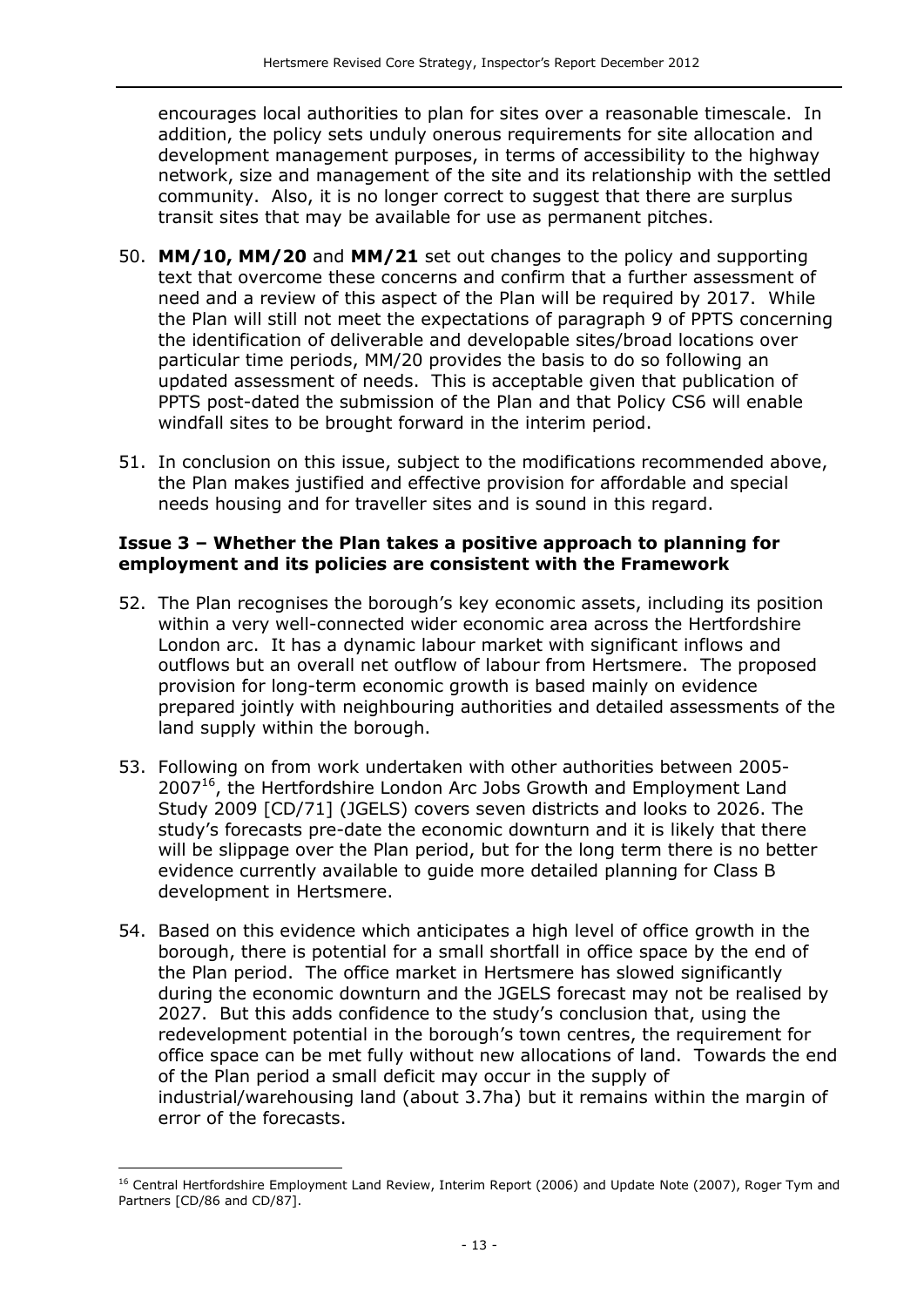- 55. Against this background, Policy CS8 seeks to protect the existing good quality employment land at identified areas in Borehamwood, Potters Bar and Bushey and at Centennial Park, Elstree. This provides for a supply of at least 110ha. The detailed boundaries of these areas will be reviewed through the site allocations DPD but in the meantime, the Council proposes a modification to the Plan to save Policy B1 of the HLP so far as it defines the employment areas; I return to this in Issue 8 below.
- 56. Policy CS8 also rightly allows some flexibility for redevelopment of sites for non-employment purposes where this would be justified. But given the particular concentration of small businesses and high levels of entrepreneurship in Hertsmere on the one hand, and the pressure for redevelopment of employment land for residential purposes on the other, Policy CS9 aims to protect a number of specific locations as Local Significant Employment Sites. This is based on detailed assessment of their role and potential<sup>17</sup> and their precise boundaries will be defined through the site allocations DPD.
- 57. Taken together, these policies will ensure a balanced approach, in keeping with the Framework, that will protect the stock of employment land that is likely to be required over the Plan period while not holding back redevelopment or conversion for residential/mixed uses where this is the most appropriate response. There is insufficient evidence that during the Plan period, this will lead to a shortage of employment land or constrain the growth of the economy.
- 58. However, it is important that the borough will be able to accommodate further uplift in growth in the longer term, especially if greater losses to residential/mixed uses than are currently anticipated should take place. Also, given the important linkages with the wider economy of the Hertfordshire London Arc, any failure of current proposals for large-scale employment development to come forward in other districts could require a response from Hertsmere. For these reasons and taking account of the extent to which the Green Belt constrains the expansion of existing employment areas, the Plan proposes a new area of safeguarded land adjoining Elstree Way Employment Area in Borehamwood. Also, it continues to safeguard an area of 2.4ha adjoining Cranborne Road Industrial Estate in Potters Bar that was first safeguarded through the HLP.
- 59. The proposed new safeguarded area extends to about 14.5ha, lying between the A1 and Rowley Lane, and mainly comprises previously developed land. It is fairly well-contained and would have relatively limited impact on the openness of the Green Belt. Its location adjoining an important existing employment area on the fringe of Borehamwood offers sustainability benefits, and it has very good indirect access to the A1. Compared with alternative options that have been assessed  $^{18}$ , I agree with the Council's judgement that this location is the most sustainable option and the extent of the proposed safeguarded area would offer reasonable flexibility to accommodate a range of demands for new employment development.
- 60. The Framework advises that established Green Belt boundaries should be

j <sup>17</sup> Local Significant Employment Sites: Explanatory Report 2008 [CD75] and Update Report 2010 [CD76]. 18 Employment Site Allocations Report 2011 [CD74].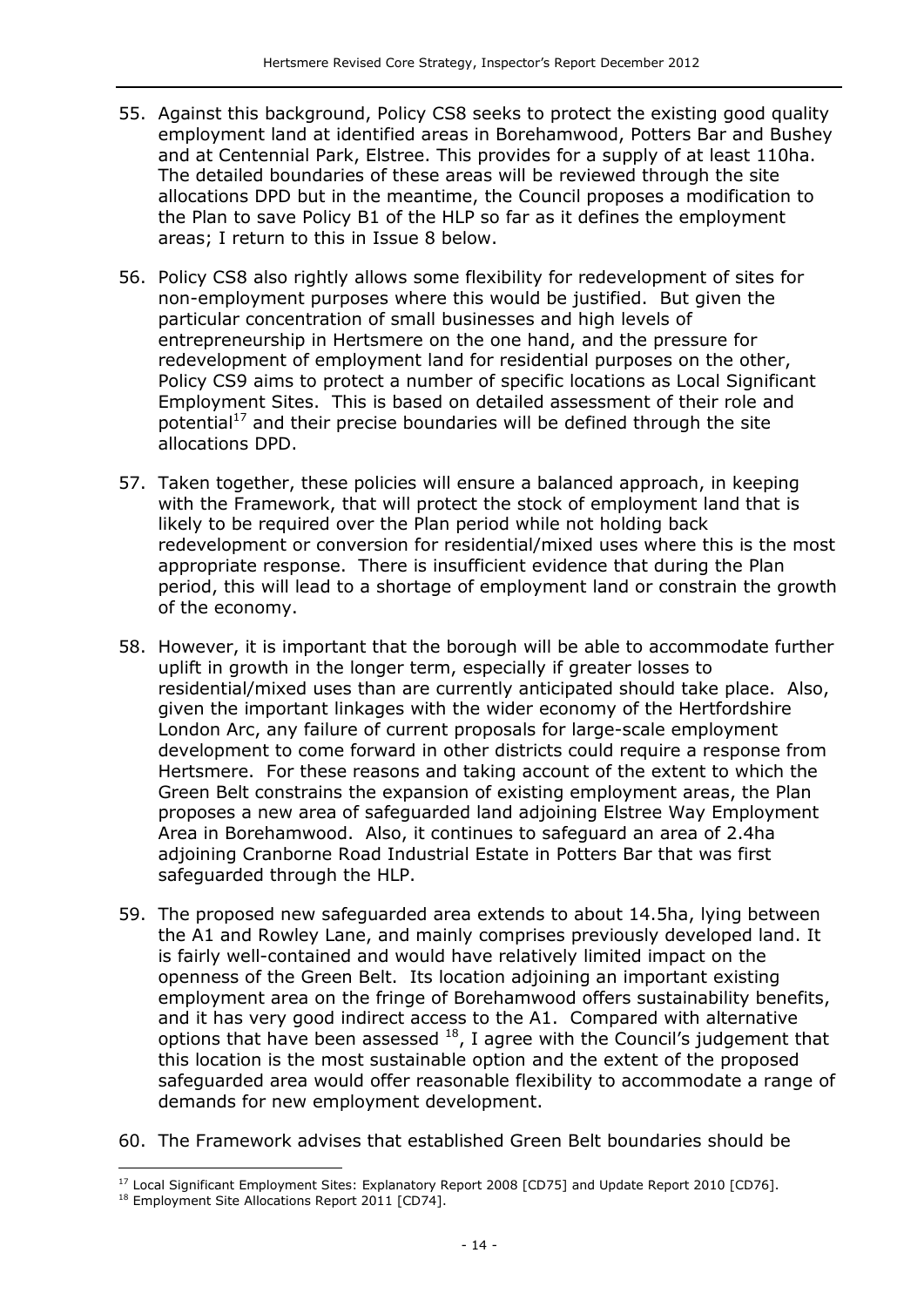altered only in exceptional circumstances. In my view the combination of factors referred to above, particularly i) the need for flexibility to allow redevelopment of existing employment sites for housing/mixed uses where this would be justified, ii) ensuring that an adequate supply of good quality employment land will be available in the longer term, beyond the Plan period, and iii) the lack of suitable alternative options amounts to exceptional circumstances. For clarity and consistency with the Council's evidence for the examination and its proposed modifications on this point, and to accord with national policy, I recommend consequential amendments to paragraph 2.36 and 4.20 of the Plan. This will ensure that there is no ambiguity about the longer-term role played by the new safeguarded area at Borehamwood. It is also necessary to make clear that the land already safeguarded by the HLP at Cranborne Road Industrial Estate, Potters Bar, could be released if necessary following a review of the Plan. The consequential modifications required to paragraph 4.20 are set out in **MM/30**, and paragraph 2.36 is the subject of MM/28, referred to below.

- 61. As the Framework also states, when a local planning authority defines or reviews Green Belt boundaries it should be satisfied that they will not need to be altered at the end of the plan period. This is not clearly established here because, as referred to above, an early review of the Plan will be necessary, and this may entail a review of Green Belt boundaries. The evidence base for the review is also expected to include an updated assessment of the requirements for jobs growth and employment land supply in the borough and wider area.
- 62. As a result the Green Belt boundary may need to be re-visited before the end of the Plan period in order to accommodate housing, employment and other needs. However, there is no substantive evidence that a better alternative than the proposed safeguarded employment area at Borehamwood is likely to emerge. And in any event its safeguarding will ensure that it is not released for development if, subsequently, it is found that it is not required. Given the uncertainty about the outcome of future joint working on strategic priorities with neighbouring authorities, it would be unwise to hold back this proposal to plan for longer-term growth where there is a strong, locally justified case. In these particular circumstances the proposed safeguarding would not be inconsistent with the overall objectives of the Framework for positive planning for sustainable growth and protection of the Green Belt.
- 63. The precise boundary of the new safeguarded area will be defined through the site allocations DPD. However, the Plan needs to be clear about the amount of land that will be safeguarded, its role, and the mechanism for its release for development. All of these changes (**MM/22** and **MM/28**, as well the related changes to paragraph 9.11 that are discussed below in regard to MM/17) are necessary to guide the site allocations DPD, protect the new safeguarded land until it is shown to be required for development, and confirm how the Cranborne Road safeguarded land will provide some contingency. The Holiday Inn site that adjoins the safeguarded land at Borehamwood is considered in Issue 4 below.
- 64. A case has been put forward for designation of land adjoining Centennial Park and Lismirrane Industrial Park at Elstree as a strategic development location for additional employment or commercial development. This raises an issue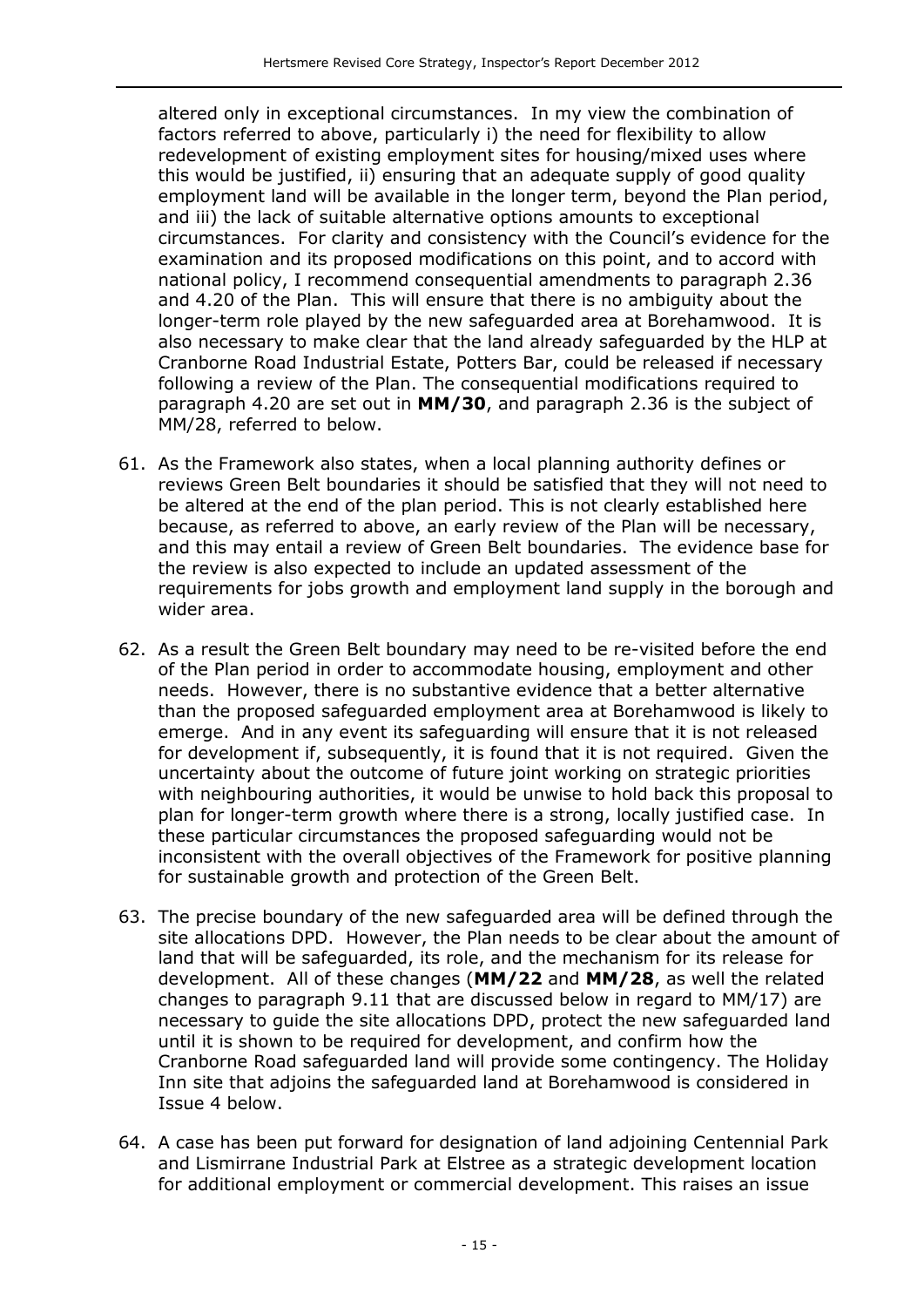about consistency with the Framework's advice on the Green Belt, especially regarding land that it is not necessary to keep permanently open. I consider the policy implications in more detail under Issue 4 below.

- 65. However, so far as this case relates to the employment land strategy, the Employment Sites Allocation Report [CD74] refers to land adjoining Centennial Park that could be suitable for expansion of business development. But given this location's relatively isolated position in the Green Belt, it was concluded that this would not be a sustainable option. I find no reason to disagree with the Council's judgement in this regard. It does not entail a conflict with designation of Lismirrane Industrial Park as a Local Significant Employment Site which, while adjoining Centennial Park and the Waterfront office development, meets the specific criteria for protection of small business sites that Policy CS9 seeks to address. From all the evidence, there is inadequate justification for designation of a strategic development location here.
- 66. In conclusion, subject to the modifications above, the Plan takes a positive approach to meeting the needs that are likely to arise from continued growth of the economy and its policies are consistent with the Framework

#### **Issue 4 – Whether in all other respects the Plan sets out a clear, positive framework for the protection of the Green Belt, recognising the potential demands upon it, and is consistent with national policy**

- 67. The relationship between the Plan's overall proposals for housing and economic growth and the broad extent of the Green Belt have been considered above and it is concluded that subject to certain modifications, the spatial strategy is sound. However there are a number of more detailed concerns to resolve. Policy CS12 in the submitted plan deals with protection and enhancement of the natural environment as well as Green Belt. It neither reflects the key objectives for Green Belt protection laid out in national policy nor gives clear guidance on development proposed within it, and the Plan as a whole lacks clarity about the limited areas where alterations to the boundary are proposed.
- 68. The Council has proposed modifications that would separate out the broad elements into two policies, CS12a and CS12b (MM/12 and MM/13) and amend the supporting text (MM/14 and MM/15). Subject to some limited re-wording that I recommend, these clarify that for the parts of Elstree, Shenley and South Mimms that lie within the Green Belt, village envelopes (insets), within which limited infilling will be considered appropriate, will be defined in the site allocations DPD. They also confirm that the Plan entails Green Belt boundary alterations at Borehamwood (for the safeguarding of employment land discussed above) and at Shenley, to reflect the redevelopment of Shenley Hospital.
- 69. The Council accepts that pending definition of the boundary of the safeguarded employment land at Borehamwood, a potential anomaly could arise in the case of the Holiday Inn site which is at the southern end of the area proposed for safeguarding, comprises PDL and adjoins the urban area. It has therefore proposed text that clarifies the way in which proposals for redevelopment of this site will be considered until such time as the detailed boundary is defined in the site allocations DPD.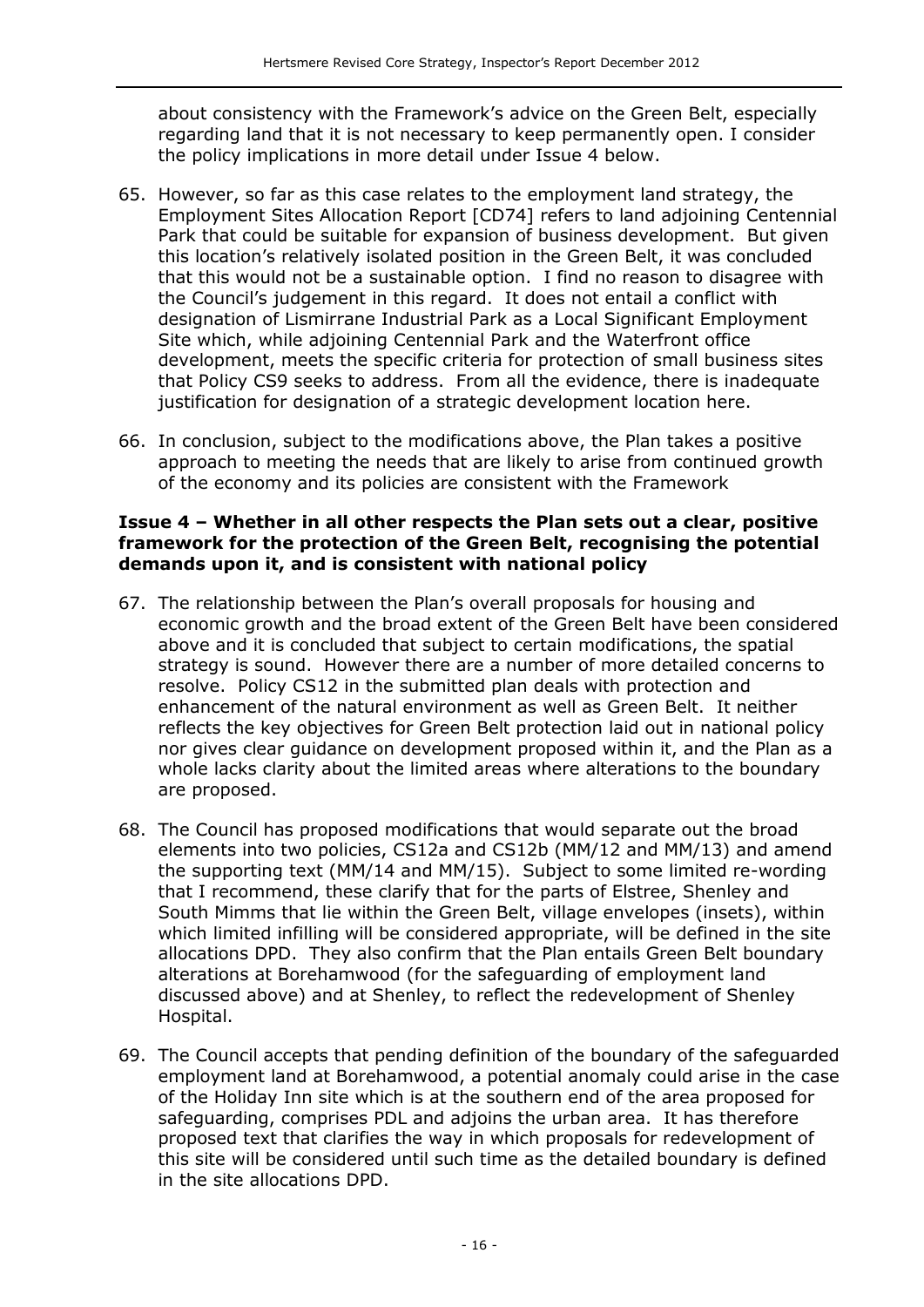- 70. Paragraph 2.38 of the Plan states that the importance of maintaining the Green Belt between Watford, Bushey and Stanmore will be emphasised through the designation of a strategic gap between these locations and paragraph 5.8 expands further upon the matter. The Plan refers to the need to control the scale of development on PDL in these areas but it remains unclear why this would not be achieved by the existing Green Belt designation and the supporting policies. The fragmented nature of the Green Belt in these areas and their vulnerability to erosion is understood, but these are not uncommon issues in metropolitan fringes and the Framework does not provide for a twotier Green Belt. As a result, the Council proposes to delete these references and the associated notation on the Key Diagram (MM/3 (part), MM/4 (part) and MM/11).
- 71. As paragraph 5.6 of the Plan acknowledges, there is a significant number of established businesses, institutions and sports clubs in the Green Belt, and the controlled use of associated land and buildings will continue as part of the proper planning of the area. Some representations suggest that the Plan does not go far enough in setting a positive framework for these lands, to meet housing, economic and other needs and ensure that land that it is not necessary to keep permanently open is not sterilised. Others seek a more detailed framework for restraint.
- 72. However, MM/13 and MM/14 include clarification that i) proposals involving PDL in the Green Belt will be assessed in accordance with the Framework and ii) that the boundaries of the Key Green Belt Sites (KGBS) (formerly known as Major Developed Sites) within which appropriate infilling and development will be considered acceptable will be reviewed in the site allocations DPD. These modifications ensure consistency with the Framework and provide a satisfactory mechanism to review the boundaries of KGBS in due course.
- 73. Some site-specific proposals of varying detail and scale were put forward during the examination, but there is insufficient justification for this Plan to designate any additional KGBS or make further significant alterations to the Green Belt boundary. Also, I see no need for additional detail in the Plan about the scope for, or particular locations for, small scale/minor adjustments to the boundary since these should be addressed in the site allocations DPD.
- 74. Provided that the Plan is modified in accordance with **MM/3, MM/4, MM/11, MM/12, MM/13, MM/14 and MM/15**, it provides a clear, positive framework for the protection of the Green Belt that recognises the potential demands upon it and is consistent with national policy.

#### **Issue 5 – Whether the Plan's policies will contribute to the maintenance and enhancement of viable and vital town centres and are founded on an adequate, proportionate evidence base**

75. In accordance with the Framework, policies for town centres should be based on an assessment of their role and function, the relationship between them, any trends in performance and their capacity to accommodate new town centre development. The Council's vision for its town centres is mainly expressed through Policy CS26. This seeks to maintain the primary retail function of Borehamwood, Potters Bar and Radlett and support their wider roles as a focus for business, leisure, cultural and other appropriate purposes,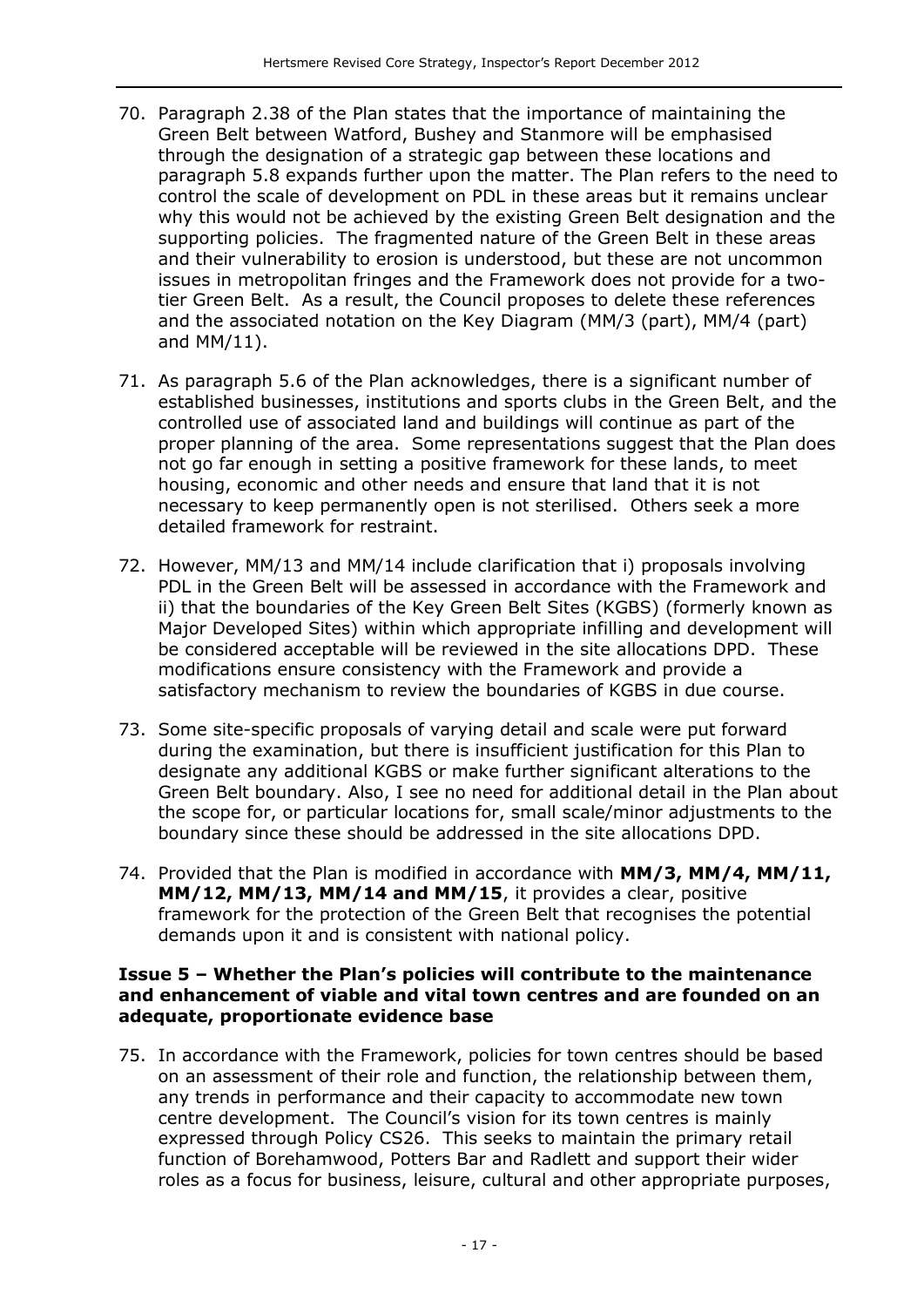reflecting their respective positions in the retail hierarchy. It is supported by Policy CS27, which provides for primary and secondary retail frontages to be defined through the site allocations DPD, and by Policies CS28-29 dealing with the particular circumstances of Shenley and the evening economy respectively.

- 76. These policies will assist in meeting the Framework's objectives for town centres provided that they are based on an adequate assessment of retail and other needs and the capacity of the centres to provide for them. The Retail Topic Paper 2009 [CD80 and CD80A] draws on the detailed work carried out by adjoining planning authorities relating to the catchment areas of the major retail destinations within which Hertsmere lies. The health of the retail centres within Hertsmere was considered in a study carried out in 2008 [CD79].
- 77. In the light of these studies the Council concluded that a full retail capacity assessment was not required for this Plan, there was inadequate justification to allocate sites for additional comparison floorspace, and that the borough's needs would be met by directing any surplus expenditure to the town centres in accordance with a supportive policy framework. There is insufficient reason to challenge this conclusion, although the Council should consider updating the evidence as part of its early re-assessment of economic growth and housing requirements. There is no substantive basis that suggests that the need for hotel and leisure development has been inadequately considered in the Plan, but it would be advisable to consider in due course whether this also should be included in the re-assessment of economic requirements.
- 78. However in order to be sound, Policy CS26 and the supporting text require amendment so that they put in place an effective framework for protection and enhancement of the centres that accords with national policy. The Plan lacks clarity about how proposals for retail development outside town centres will be assessed and conflicts with national policy on this matter. The Council accepts that there is no justification for a different approach. It has put forward modifications **MM/19** and **MM/27** to paragraph 8.5 and Policy CS26 respectively that resolve this concern by confirming that any proposals will be tested in accordance with the Framework.
- 79. Taking all of the above into account, the Plan is founded on an adequate, proportionate evidence base and, subject to the recommended modifications, it will contribute to the maintenance and enhancement of viable and vital town centres and is sound in this regard.

#### **Issue 6 – Whether the Plan's requirements for sustainable construction are justified**

- 80. The Plan's policies generally seek to promote sustainability, reflecting the aims of the Framework, and Policy CS16 in particular is directed towards improving the sustainability of buildings for resilience to climate change. Amongst other matters it seeks improvement in performance standards for residential development, related to the Code for Sustainable Homes and the Building Regulations.
- 81. However the Council accepts that the policy and supporting text are not up-todate, do not reflect the statutory requirements in this matter and that there is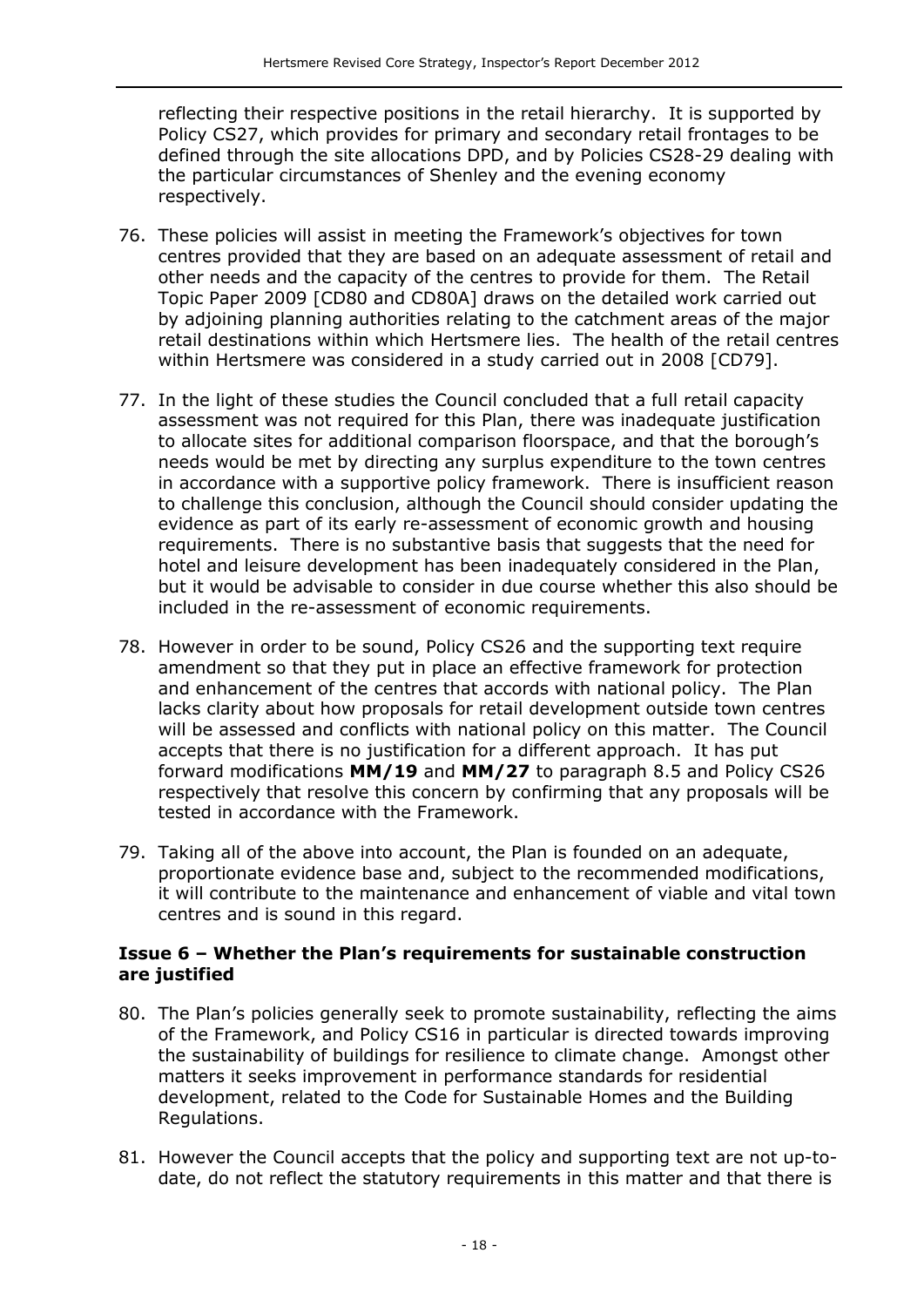no specific justification for demanding a higher level of building performance than the national requirement in the particular circumstances of the borough. The Council's proposed modifications of the policy and supporting text clarify the Government's proposals to move towards zero carbon development, remove a requirement for a fixed percentage of renewable energy provision on-site and update the policy accordingly (**MM/23, MM/24** and **MM/29**). Provided that these modifications are made, the Plan's requirements for sustainable construction are justified.

#### **Issue 7 – Whether the policies for managing transport requirements are clearly expressed, justified and consistent with the Local Transport Plan and whether the arrangements for the provision of infrastructure in general have been adequately considered**

- 82. The demand for movement in and around the borough and associated problems of traffic congestion are significant issues that the Plan seeks to address through the spatial strategy and specific policies. In general the Highways Agency and Hertfordshire County Council support the Plan's approach and I find no reason to disagree. However, to achieve sufficient clarity and ensure that the requirements are justified and consistent with the Hertfordshire Local Transport Plan 2011, some changes are required to Policy CS23 and the supporting text. These will ensure that the cumulative impact of proposals on the highway network will be adequately mitigated and that the Plan gives correct/up-to-date references to transport routes, guidance on travel plans and other matters. The Council has put forward **MM/25** and **MM/26** that satisfactorily address these concerns and the Plan should be modified accordingly in order to be sound.
- 83. The Plan gives considerable emphasis to the importance of building sustainable communities with the necessary local infrastructure in place. Policies SP1, CS3, CS14, CS17, CS18 and CS20 are particularly relevant in providing for access to services and recreation, provision of green infrastructure and other key community facilities. A review of the Open Space and Play Pitch Strategy will be undertaken within the next 12 months which will inform development management decisions and future plans. Overall there is sufficient evidence<sup>19</sup> that the Council is working with its partners to ensure that infrastructure requirements and timescales for provision are understood and that appropriate funding arrangements are secured. There is no substantive evidence that the required contributions will not be secured from development on small, unidentified sites.
- 84. The Council intends to develop a Community Infrastructure Levy charging schedule by 2014. However the statutory regulations do not allow charging of the levy for provision of affordable housing. Therefore in order to be sound, Table 11 of the Plan should be modified to exclude this category (**MM/35**). Subject to this, I am satisfied that arrangements for the provision of infrastructure in general have been properly considered.

j

<sup>&</sup>lt;sup>19</sup> See in particular Hertfordshire Infrastructure and Investment Strategy 2009 [CD59] and supporting documents, the Infrastructure Topic Paper 2012 [CD77] and CD08 (Statements of Common Ground with key service providers).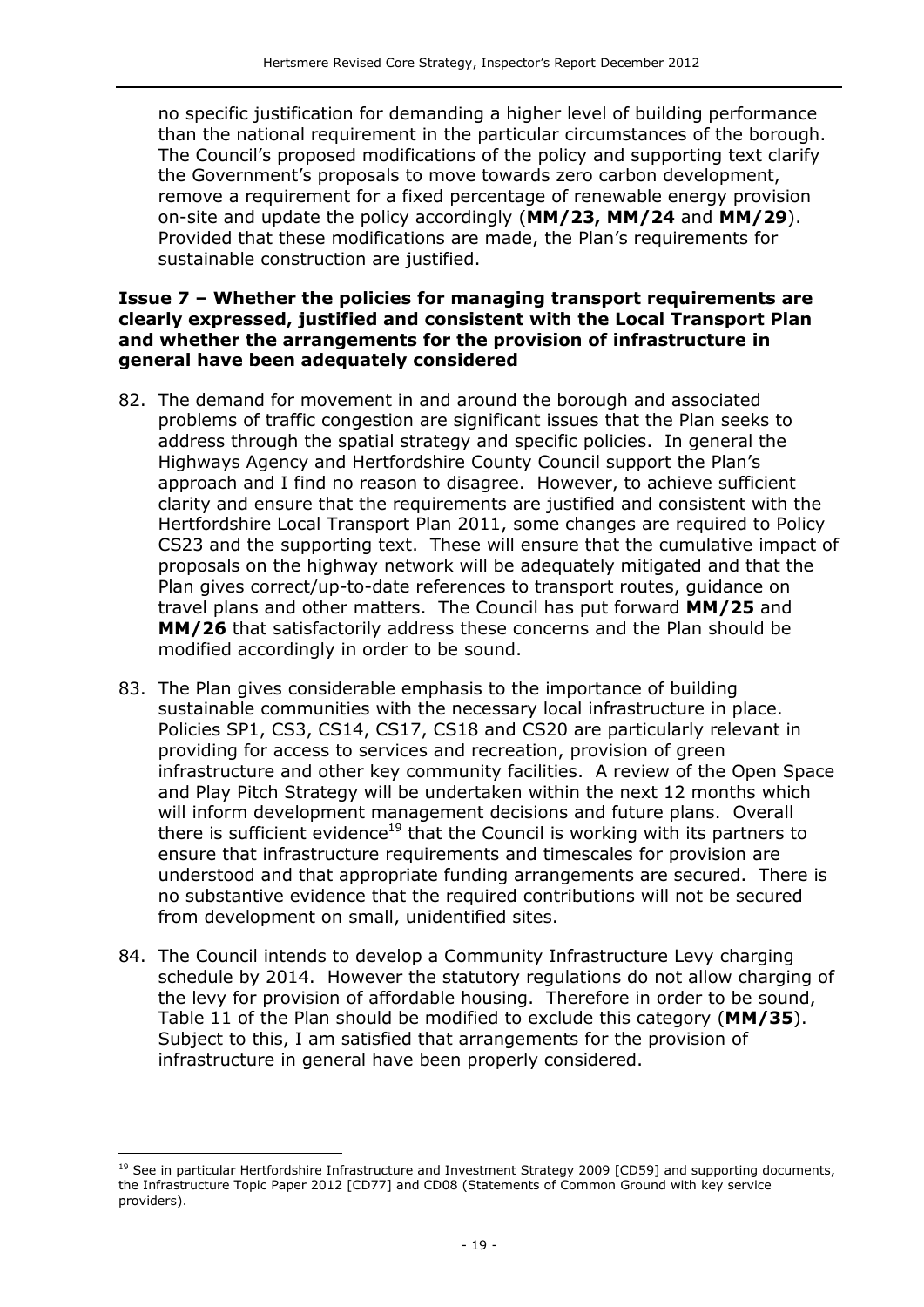#### **Issue 8 – Whether there is a sound framework for implementation, monitoring and review of the Plan**

- 85. Reflecting the matters discussed in Issue 1 above regarding the overall housing requirement and the land supply, the Council has accepted the need to strengthen the Plan's implementation and monitoring framework, particularly for housing, as well as setting the context for review. Proposed modifications to Chapter 9 of the Plan have been put forward, including contingency measures that would be taken in the event of a shortfall in housing delivery. As referred to above, one of these entails the saving of Policy H4 of the HLP. This concerns land safeguarded until after the end of the HLP period i.e. 2011.
- 86. I can find no reason why the saving of the policy requires the land to be protected until after the end of RCS period. Should it be justified to do so, some or all of this land could be released for housing through a review (whether a partial or full review) of the RCS. Such a review would be informed by sustainability appraisal of alternative options for meeting the housing shortfall. On this basis the Policy H4 sites (excluding Byron Avenue/Vale Avenue, Borehamwood for the reasons given above) merit inclusion in the contingency measures, although their capacity may be less than currently indicated. That said, the wording of paragraph 9.6 needs to be clearer and recognise that the safeguarded land has been removed from the Green Belt. My recommended modification addresses these matters.
- 87. In any event, the Council has already accepted the need for an early partial review of the Plan to re-assess the housing requirement and related matters. Taken together with this commitment, which should lead to a much more robust strategy based on an objective assessment of needs, I am satisfied that the contingency measures set out in the modification recommended below would be reasonably effective. The commitment to review is given in paragraphs 9.13-9.15 of the modification. It is a clear, robust statement of the Council's intentions, sets an appropriate context for the review, and provided that it also refers to the requirements of the Framework, it is sufficient for the purpose of moving forward with a sound Plan.
- 88. The Council's proposed modifications to Chapter 9 also include contingency measures to secure implementation of the Plan's objectives for affordable housing, employment, infrastructure delivery and other matters. They are supported by the monitoring framework in Table 17. Provided that paragraph 9.11 also includes a reference to the safeguarded land at Cranborne Road which offers contingency for the Plan period, this element of the modified Chapter 9 is clear. I therefore recommend that the Plan is modified in accordance with **MM/17** which reflects my conclusions above. Subject to my recommendations as a whole, there is a sound framework for implementation, monitoring and review of the Plan.
- 89. Appendix 5 identifies the HLP policies that will be replaced when the Plan is adopted and for information it also lists saved HLP policies that complement the RCS policies. Modifications to the appendix are necessary to make clear that Policy H4 is not to be replaced. Also, Policy B1 is not to be replaced until the boundaries of the employment sites are re-assessed through the site allocations DPD, although the saving of Policy B1 applies only to the extent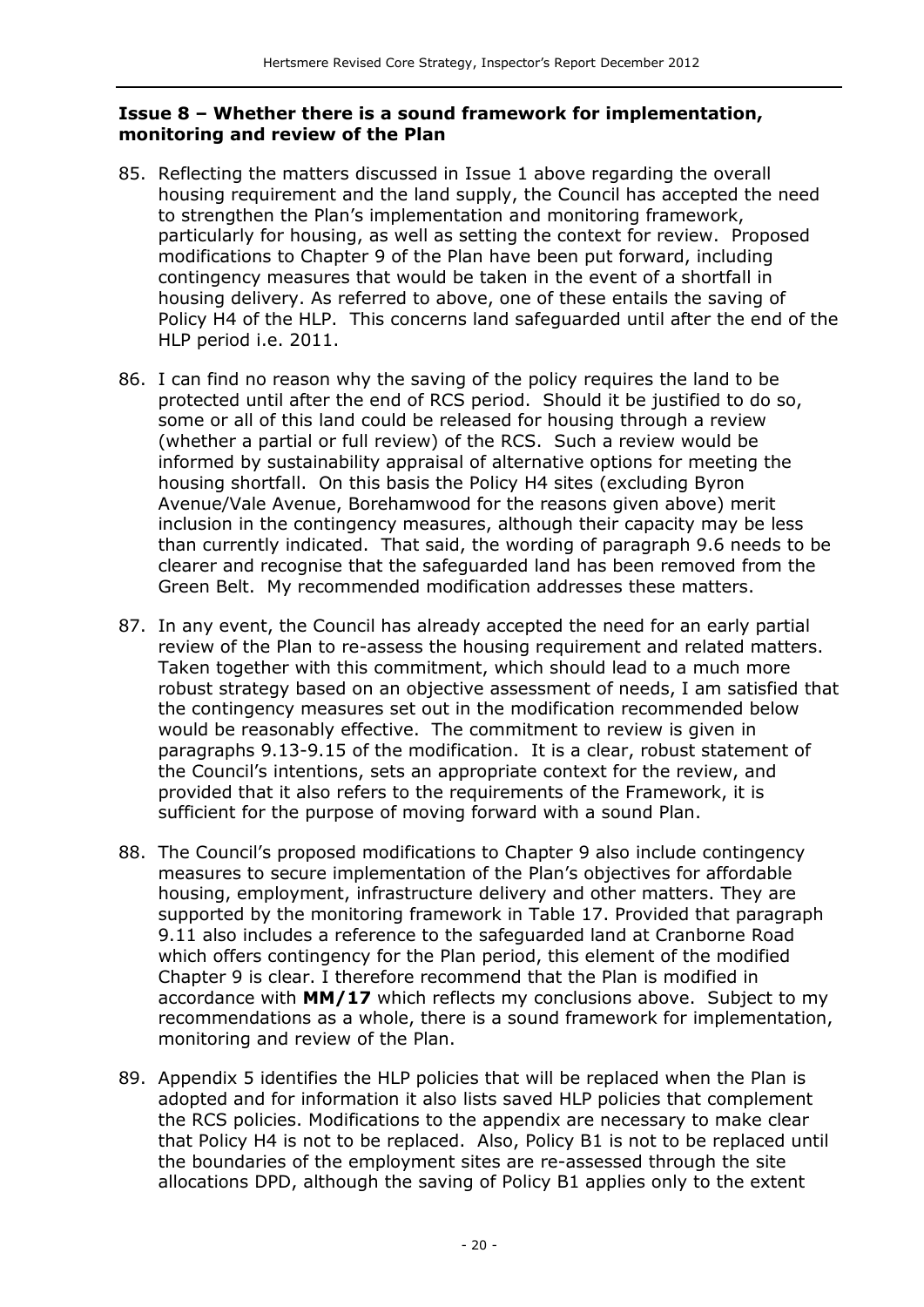that it establishes the boundaries of the employment sites shown on the current Proposals Map. And Policy T6 concerning locational criteria for nonretail uses is not to be replaced since it will complement Policy CS27. The appendix also requires correction so far as it lists some policies under both the `replaced' and `saved' columns. I recommend **MM/18** which addresses these points, thus ensuring that the Plan is effective and therefore sound.

#### **Other Matters**

90. The Plan includes policy guidance on a range of other matters including natural and heritage assets, air quality and water resources. Individually and together they provide a sound underpinning of the spatial strategy. Wide-ranging comments have been made in the representations on the Plan and at the hearings but only the issues upon which the soundness of the Plan depends are referred to in this report. It is evident, however, from the minor changes (known as additional modifications) proposed by the Council that it has endeavoured to address the comments wherever appropriate in the interests of improving the Plan. Having taken account of all the points raised, I have concluded that no other main modifications are necessary to ensure that the Plan is sound.

### **Assessment of Legal Compliance**

91. My examination of the compliance of the Plan with the legal requirements is summarised in the table below. I conclude that the Plan meets them all.

| <b>LEGAL REQUIREMENTS</b>                                                      |                                                                                                                                                                                                                                                                                              |  |  |
|--------------------------------------------------------------------------------|----------------------------------------------------------------------------------------------------------------------------------------------------------------------------------------------------------------------------------------------------------------------------------------------|--|--|
| Local Development<br>Scheme (LDS)                                              | The Hertsmere Revised Core Strategy (the Plan) is<br>identified within the approved LDS 2011 which sets<br>out an expected adoption date of Summer 2012.<br>Notwithstanding the slippage of some months in the<br>timetable, the Plan's content and timing<br>are<br>compliant with the LDS. |  |  |
| <b>Statement of Community</b><br>Involvement (SCI) and<br>relevant regulations | The SCI was adopted in September 2006<br>and<br>consultation has<br>been<br>compliant<br>with<br>the<br>requirements therein, including the consultation on<br>the post-submission proposed main modifications.                                                                              |  |  |
| Sustainability Appraisal<br>(SA)                                               | SA has been carried out and is adequate.                                                                                                                                                                                                                                                     |  |  |
| <b>Habitats Regulations</b><br>Assessment (HRA)                                | On the basis of a screening report in 2006 and in the<br>light of the RCS proposals, Natural England has<br>agreed with the Council that detailed Appropriate<br>Assessment under the Habitats Regulations is not<br>necessary.                                                              |  |  |
| <b>National Policy</b>                                                         | The Plan complies with national policy except where<br>indicated and modifications are recommended.                                                                                                                                                                                          |  |  |
| Regional Strategy (RS)                                                         | The Plan is in general conformity with the RS.                                                                                                                                                                                                                                               |  |  |
| Sustainable<br>Community<br>Strategy (SCS)                                     | Satisfactory regard has been paid to the SCS.                                                                                                                                                                                                                                                |  |  |
| 2004 Act (as amended)<br>and 2012 Regulations.                                 | The Plan complies with the Act and the Regulations.                                                                                                                                                                                                                                          |  |  |